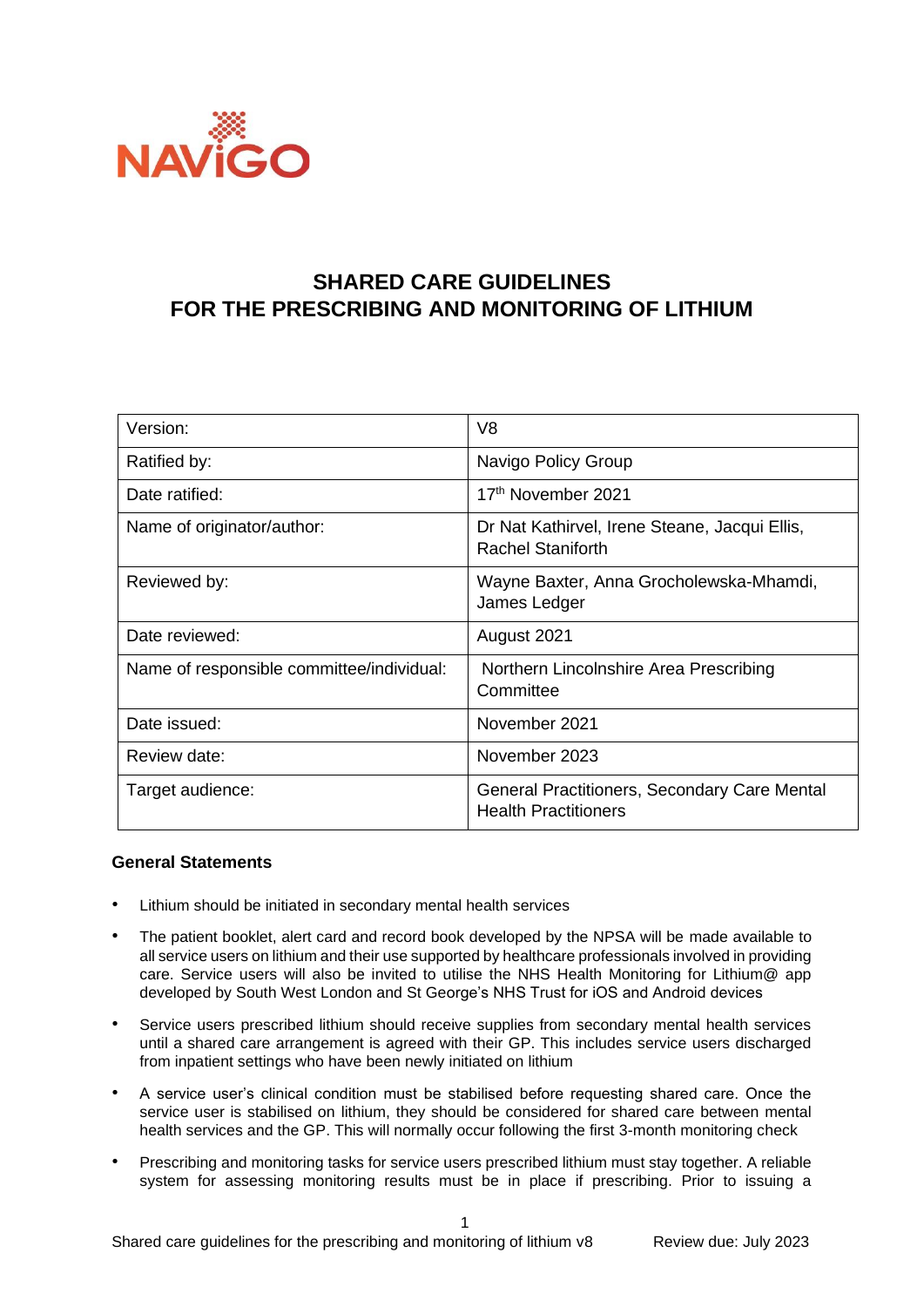prescription, prescribers must check that blood tests are monitored regularly and that it is safe to issue a prescription. Where it is not possible to assess monitoring, arrangements for blood tests should be made as soon as possible

- Regular checks on lithium levels, renal function and thyroid function are essential for safe prescribing
- Whoever initiates tests for monitoring lithium therapy is responsible for acting on increases in lithium blood levels, levels outside normal/target ranges or results that indicate deteriorating renal or thyroid function
- Prescribers must have a system for checking, identifying and dealing with medicines that might adversely interact with lithium therapy. Combinations with angiotensin converting enzyme (ACE) inhibitors, angiotensin-2 receptor antagonist ("sartans"), thiazide diuretics and non-steroidal antiinflammatory drugs (NSAIDs) should be avoided if possible
- There must be effective communication between all healthcare practitioners involved with service users on lithium therapy about the target level / range, dosage, monitoring results and changes to concurrent medication
- Pharmacists must check that blood results are being monitored regularly and that it is safe to dispense lithium
- Service users prescribed lithium should not be discharged from secondary mental health services. In exceptional circumstances an individual agreement for discharge may be considered in response to a service user who expressly indicates that they do not want to remain within secondary mental health services. However, discharge should only be considered if lithium treatment is stable and service users are adherent to treatment and compliant with monitoring requirements. Discharge arrangements should involve a proper discussion with the GP and the rationale for discharge must be clearly documented. Service users who have been discharged from secondary mental health services should only be referred back to secondary care if their lithium therapy becomes unstable (see triggers for referral on page 12)
- Secondary mental health services have a responsibility to provide advice to primary care on the management of service users treated with lithium
- Regardless of shared care arrangements in place, secondary mental health services have a responsibility to check monitoring results of all lithium service users when admitted or seen as outpatients
- Prescribing and monitoring responsibility of service users with a target lithium level >1 mmol/L must not transfer to primary care
- Whilst transfer of prescribing and monitoring responsibility is appropriate in other high risk or vulnerable service users, consideration should be given to a higher frequency of specialist review

\*Service users are regarded as stabilised for the purpose of transfer of lithium prescribing once they have shown a response to medication and there are no recognised problems with compliance or significant acute risks of harm to themselves or to others or experiencing significant side effects. Their lithium dose will be stable, and a 3-month check of lithium blood levels completed.

#### **Background**

Lithium augmentation of an antidepressant is recommended by NICE in service users with depression who have failed to respond to sequential trials of two or more antidepressants in adequate doses for adequate periods of time. Lithium is used in the prophylaxis and treatment of bipolar disorder where it reduces both the number and severity of relapses. It is more effective in preventing manic than depressive relapse. NICE recommends that a mood stabiliser should be prescribed prophylactically after a single manic episode that was associated with significant risk and adverse consequences. NICE supports the use of lithium as a first-line mood stabiliser.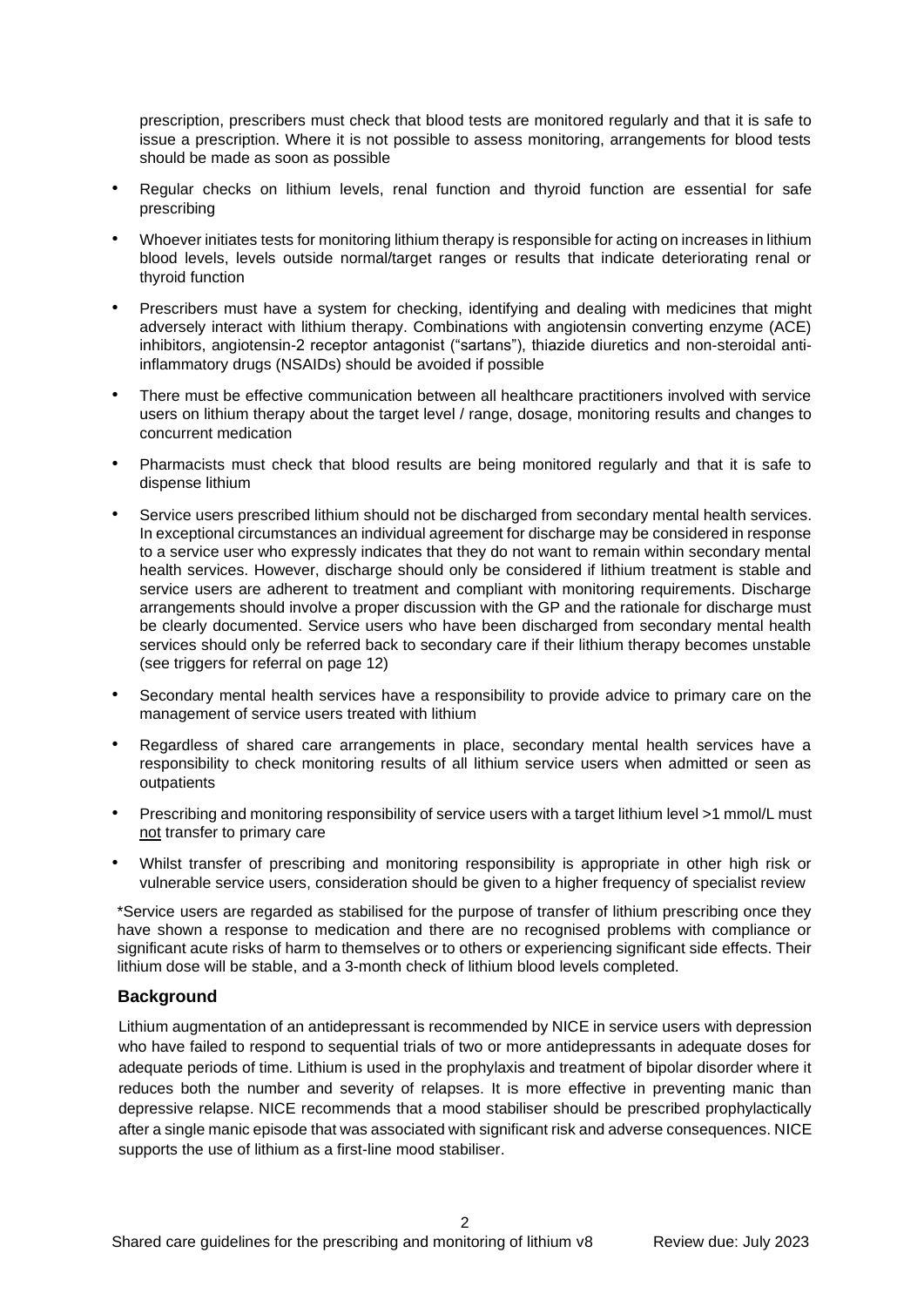Lithium can be very effective for acute episodes of mental illness, following which it is often continued. Likewise, in prophylaxis, but longer periods of treatment may be required to establish its benefits. Not all patients respond to lithium, so the benefits and risks of continuation should be regularly and individually assessed. Lithium treatment should not be stopped suddenly, as this can cause relapse.

The benefits and many of the adverse effects of lithium relate to its plasma concentration. Lithium has a narrow therapeutic window of between 0.4 and 0.8 mmol/L for most indications, although a narrower range may be specified for individual patients. Higher target plasma levels (0.8–1 mmol/litre) are occasionally recommended for acute episodes of mania, for patients who have previously relapsed or when subthreshold symptoms of illness are associated with functional impairment. **The specialist service will determine the target range for each patient and advise the primary care prescriber accordingly.** 

Lithium's narrow therapeutic/toxic ratio; long term use is associated with hypothyroidism and renal damage. Lithium should therefore not be prescribed unless responsibilities and arrangements for regular monitoring of serum-lithium concentrations and other routine testing have been established.

The plasma concentration of lithium is a function of absorption, distribution, and elimination. In salt form, lithium is readily absorbed from the gastrointestinal tract, but the rate and extent of absorption may differ between formulations. Levels fluctuate during distribution, so measurements are made 12 hours post-dose for monitoring purposes. Lithium is almost exclusively eliminated by the kidneys.

Lithium has numerous mild side effects but can be toxic if the dose is too high. Toxicity usually occurs with levels above 1.5 mmol/L but can emerge at lower levels in susceptible patients such as the elderly or those with renal impairment. Excluding excessive ingestion, toxicity most commonly arises due to a reduced elimination of lithium. Elimination is sensitive to sodium handling, so low-salt diets, dehydration, certain drug interactions and medical conditions such as Addison's disease are risk factors. Lithium toxicity can itself impair renal function, so rapid escalations in plasma levels may occur. Patients, carers, and clinicians should be familiar with the features of lithium toxicity, the common causes, and how to seek appropriate help.

With long-term use, lithium can have adverse effects on the kidneys, the thyroid, and the parathyroid glands. Routine monitoring of function is therefore required.

Lithium should always be prescribed by brand and form. Extra care must be taken when prescribing liquid forms, with clarity over the name and strength of the preparation. Patients should be involved in treatment decisions.

Lithium is licensed for:

- 1. The management of acute manic or hypomanic episodes.
- 2. The management of episodes of recurrent depressive disorders where treatment with other antidepressants has been unsuccessful.
- 3. Prophylaxis against bipolar affective disorders.
- 4. Control of aggressive behaviour or intentional self-harm.

ǂ Off-label indications. (Please note licensed indications vary by manufacturer).

Locally agreed off-label use

To be agreed and completed locally (include supporting information)

Intermittent treatment with lithium may worsen the natural course of bipolar illness, this has led to recommendations that lithium treatment should not be started unless there is a clear intention to continue for at least 3 years. There is no evidence to suggest that if lithium treatment is effective for the first ten years that effectiveness is lost in the second or third decade of treatment.

Extra care is required when prescribing lithium for: -

- the elderly
- service users with reduced renal function (eGFR < 60ml/min)
- pregnant women
- women of childbearing age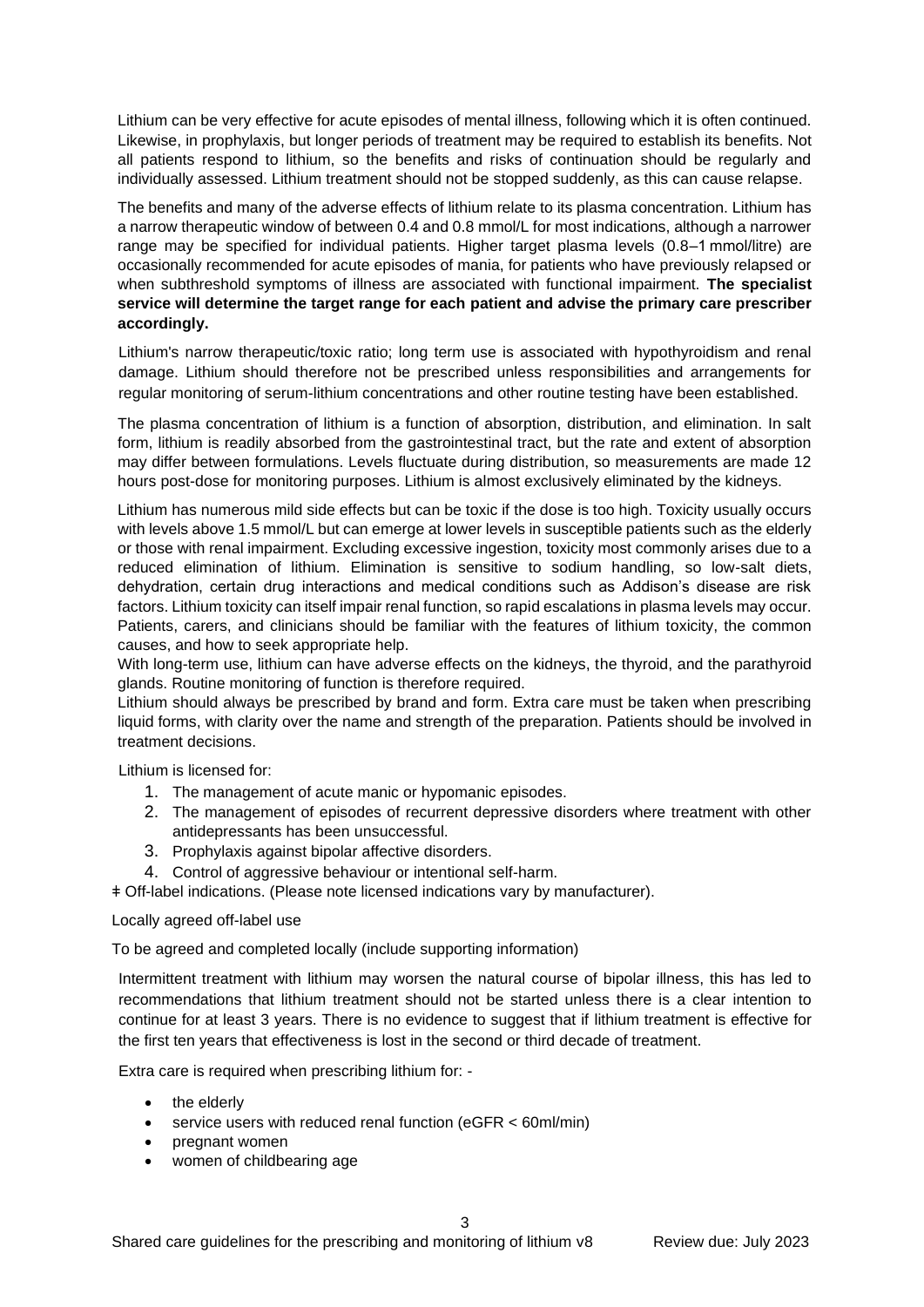- service users who have high risk factors for physical illness e.g. hypertension, diabetes, obesity, smoking, urine outflow problems
- service users taking NSAIDs, ACE-inhibitors, angiotensin-2 antagonists, or diuretics
- service users with learning difficulties

Service users prescribed lithium must have a medication alert activated on the GP's clinical system.

#### **Contraindications and cautions**

**Please note:** This does not replace the Summary of Product Characteristics ([SPC](https://products.mhra.gov.uk/)) and should be read in conjunction with it.

#### **Contraindications:**

- Hypersensitivity to lithium or any of the excipients
- Addison's disease
- Cardiac disease associated with rhythm disorder
- Cardiac insufficiency
- Family or personal history of Brugada syndrome
- Patients with abnormal sodium levels, including dehydrated patients or those on low sodium diets
- Untreated hypothyroidism
- Severe renal impairment
- **Breastfeeding**

# **Cautions**:

- Mild to moderate renal impairment
- Use in elderly patients
- Adequate and stable sodium and fluid intake should be maintained. This may be of special importance in hot weather, or during infectious diseases, including influenza, gastro-enteritis, or urinary infections, when dose reduction may be required
- Review lithium dose if diarrhoea and / or vomiting present and in cases where the patient has an infection and / or profuse sweating. Adjustments may be required
- Risk of seizures may be increased if co-administered with drugs that lower the seizure threshold, or in patients with epilepsy
- Cardiac disease
- May exacerbate psoriasis
- Surgery: discontinue 24 hours prior to major surgery and re-commence post-operatively once kidney function and fluid-electrolyte balance is normalised. Discontinuation is not required prior to minor surgery, providing fluids and electrolytes are carefully monitored

Please see [SPC](https://products.mhra.gov.uk/) for comprehensive information.

# **Pre-treatment screening**

Screening for risk of renal disease and cardiovascular disease is essential prior to prescribing Lithium.

| <b>Baseline checks -</b>                                                                                                                                                                                                               | ❖ | Weight                            |
|----------------------------------------------------------------------------------------------------------------------------------------------------------------------------------------------------------------------------------------|---|-----------------------------------|
| Monitoring at baseline and during initiation is the                                                                                                                                                                                    | ❖ | Height                            |
| responsibility of the specialist.<br>Only once lithium therapy is optimised on the chosen                                                                                                                                              | ❖ | <b>BMI</b>                        |
| formulation with no anticipated further changes<br>expected in immediate future will prescribing and<br>monitoring be transferred.<br>Recent and relevant investigation results must be<br>documented in the corresponding letter from | ❖ | BP                                |
|                                                                                                                                                                                                                                        | ❖ | Urea, Electrolytes                |
|                                                                                                                                                                                                                                        | ❖ | Calcium                           |
|                                                                                                                                                                                                                                        | ❖ | Serum Creatinine                  |
| specialist                                                                                                                                                                                                                             | ❖ | eGFR                              |
|                                                                                                                                                                                                                                        | ❖ | <b>TFTs</b>                       |
|                                                                                                                                                                                                                                        | ❖ | ECG if CV disease or risk factors |
|                                                                                                                                                                                                                                        | ❖ | <b>FBC</b>                        |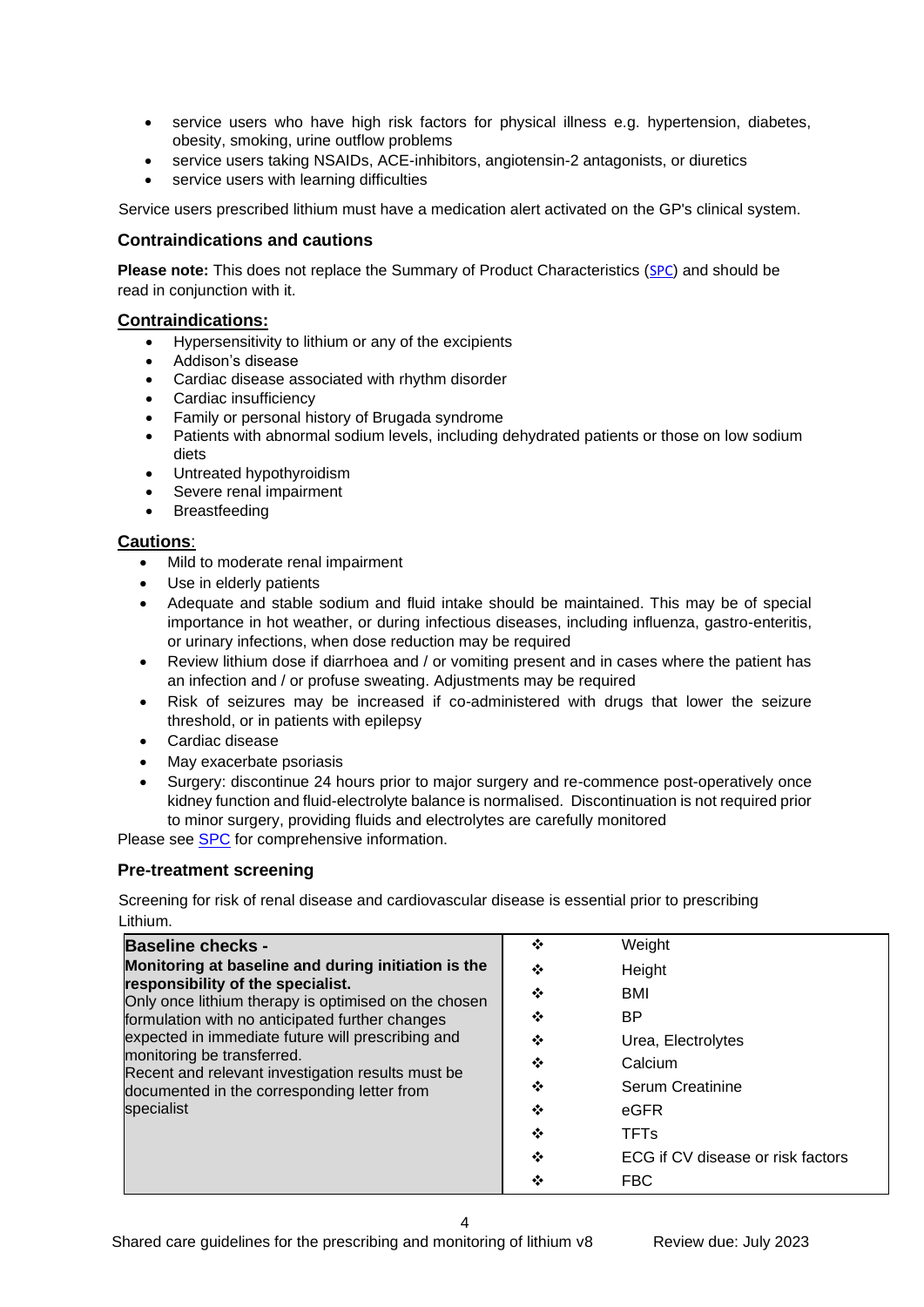| <b>Additional baseline investigations (bipolar</b><br>disorder): | Cardiovascular status including pulse and<br>❖<br>blood pressure (BP)<br>Metabolic status including fasting blood<br>❖<br>glucose, HbA <sub>1c</sub> and blood lipid profile.<br>Liver function tests (LFTs).<br>❖ |
|------------------------------------------------------------------|--------------------------------------------------------------------------------------------------------------------------------------------------------------------------------------------------------------------|
|                                                                  |                                                                                                                                                                                                                    |

Concurrent medication must be checked for interactions (see section on interactions with other drugs).

# **Service User Information**

The patient booklet, alert card and record book developed by the NPSA will be made available to all service users initiated on lithium. Service user details, essential information on the service user's therapy and contacts must be completed when issuing the lithium therapy packs to service users.

At the start of lithium therapy and throughout treatment service users must receive on-going verbal and written information about minimising the risks of toxicity. This should cover:

- The importance of having regular blood tests
- The signs and symptoms of toxicity; why they might occur and what to do
- The importance of maintaining an adequate fluid intake (e.g. during bouts of diarrhoea and vomiting or during hot weather)
- To avoid big changes in salt levels in the diet
- Emphasising good compliance i.e. not to double up if they miss a dose
- Interactions with over the counter medicines e.g. non-steroidal anti-inflammatory drugs, herbal diuretics and sodium bicarbonate containing antacids or urinary alkalinising agents
- The importance of keeping to the same brand of lithium
- Women of childbearing age should be advised to use reliable contraception. Should there be a concern over them being pregnant they should immediately seek professional advice about continuing treatment
- The importance of using the record book and taking it whenever they visit their GP, clinic, or hospital and when a new prescription is requested or collecting a prescription.

Confirmation that the service user has received written information, verbal advice and the necessary details have been transferred to the booklet, alert card and record book must be noted in SystemOne the service user's healthcare record.

#### **Patient record book**

Results of lithium level monitoring and checks of thyroid, renal and weight monitoring should be recorded in the patient record book so that healthcare professionals can track changes and have the information to make appropriate clinical decisions and maintain safe lithium therapy.

Essential details to be completed:

- Brand; strength and dose of lithium
- Individual target lithium level/range indicating maximum and minimum plasma levels
- Name of people managing lithium therapy
- Dates and results of lithium blood results, e-GFR, TFTs and weight / BMI
- Date of next check
- Any amendments to blood level range or dose (details in the booklet and alert card must also be amended)

**The NPSA Lithium Therapy patient packs containing an information booklet, lithium alert card and record book are available from the NAViGO pharmacist.** 

#### **Additional Written Information to be provided to the Service user**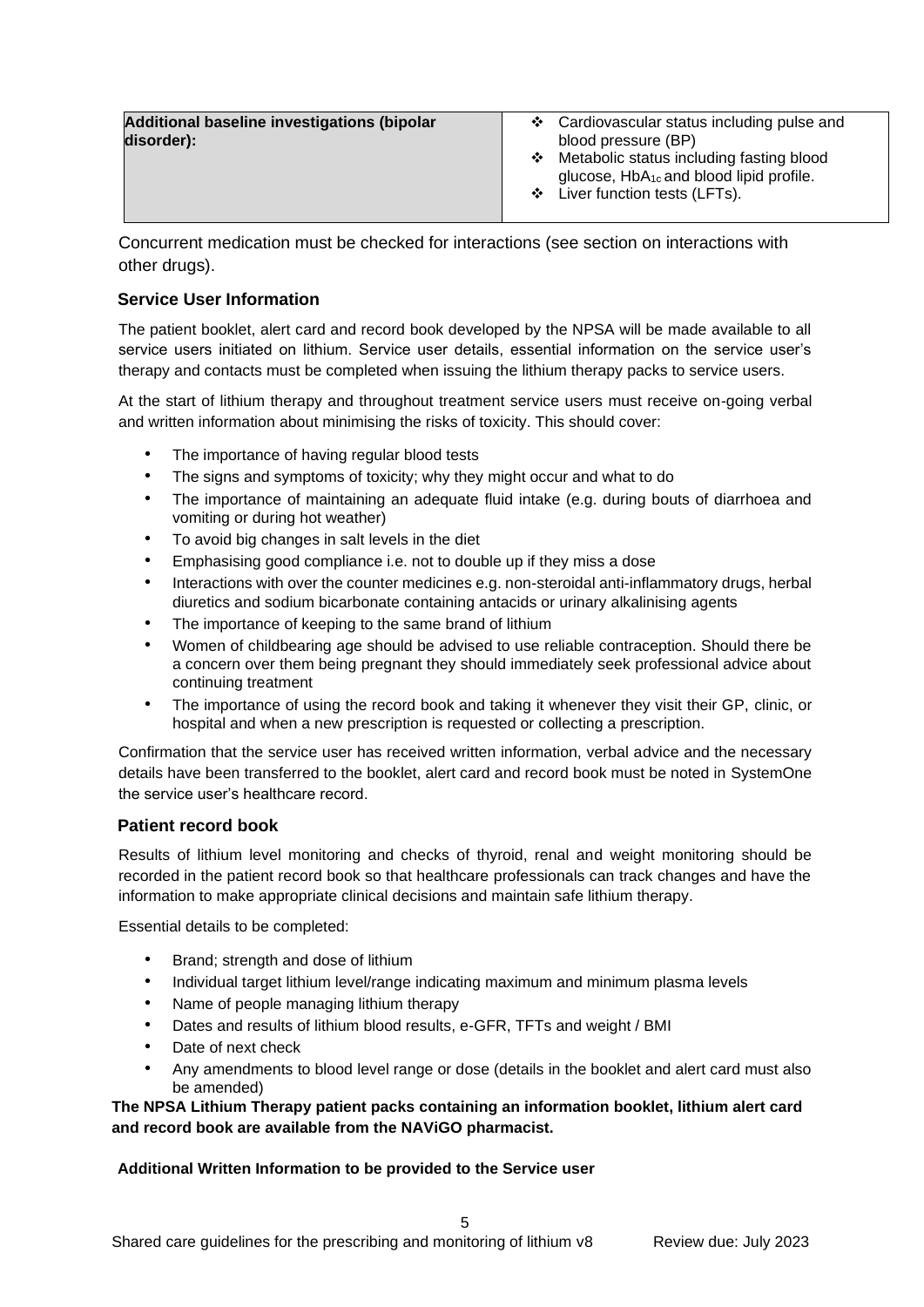- Lithium Service user information leaflet (PIL) can be accessed through http://www.choiceandmedication.org/navigo/
- Also see Appendix 3 (Pg. 22)

#### **Initiation and on-going monitoring**

#### **Plasma lithium levels.**

Bloods should be taken 12 hours after the last dose was taken.

**Practice tip:** the time interval between last dose and blood sampling should be consistent; note time interval between time of last dose and time of blood sample. For once daily dosing with modified-release preparations the plasma level can be expected to fall by 0.2mmols/L between 12 and 24 hours post dose. Monitor more frequently if any complicating factors (e.g. impaired renal function, cardiovascular disease, elderly) or potential for drug interactions or clinical deterioration or abnormal results, abnormal thyroid function, or a change in sodium intake.

Record all results in record book.

The blood level range and indication should be defined and recorded for each service user.

| <b>Baseline investigations, initial</b><br>monitoring, and ongoing                                                                                                                            | Monitoring at baseline and during initiation is the responsibility of<br>the specialist.                                                                                                                                                                                                                                                                                                                                                                                                                                                                                                                                                                     |                                                                                                                                          |  |
|-----------------------------------------------------------------------------------------------------------------------------------------------------------------------------------------------|--------------------------------------------------------------------------------------------------------------------------------------------------------------------------------------------------------------------------------------------------------------------------------------------------------------------------------------------------------------------------------------------------------------------------------------------------------------------------------------------------------------------------------------------------------------------------------------------------------------------------------------------------------------|------------------------------------------------------------------------------------------------------------------------------------------|--|
| monitoring to be undertaken by<br>specialist<br>Note -                                                                                                                                        | Only once lithium therapy is optimised on the chosen formulation with<br>no anticipated further changes expected in the immediate future will<br>prescribing and monitoring be transferred.                                                                                                                                                                                                                                                                                                                                                                                                                                                                  |                                                                                                                                          |  |
| •Transfer of monitoring and prescribing to<br>primary care is normally after the patient's<br>dose has been optimised and with<br>satisfactory investigation results for at                   | Recent and relevant investigation results must be documented in the<br>corresponding letter from specialist.                                                                                                                                                                                                                                                                                                                                                                                                                                                                                                                                                 |                                                                                                                                          |  |
| least 4 weeks<br>•The duration of treatment & frequency of<br>review will be determined by the                                                                                                | to patient response and serum lithium concentration.                                                                                                                                                                                                                                                                                                                                                                                                                                                                                                                                                                                                         | Usual starting dose for doses for all preparations are adjusted according                                                                |  |
| specialist, based on clinical response and<br>tolerability.<br>•All dose or formulation adjustments will<br>be the responsibility of the initiating<br>specialist unless directions have been | Most patients are prescribed lithium in tablet form (lithium carbonate).<br>Doses may initially be divided throughout the day, but once-daily<br>administration is preferred when serum-lithium concentration is stabilised<br>to target range (specified by specialist team).                                                                                                                                                                                                                                                                                                                                                                               |                                                                                                                                          |  |
| discussed and agreed with the primary<br>care clinician<br>•Termination of treatment will be the<br>responsibility of the specialist.                                                         | In practice, the typical starting dose is 400 mg once daily, adjusted<br>according to patient response and 12-hour plasma levels. 12-hour plasma<br>lithium levels one week after initiation and one week after any change in<br>dose or formulation. Typically, this means levels will be monitored weekly<br>until the desired level and clinical effect is achieved.                                                                                                                                                                                                                                                                                      |                                                                                                                                          |  |
|                                                                                                                                                                                               | Lower starting doses (such as 200 mg once daily) are preferable in the<br>elderly and/or cases in which caution is required.                                                                                                                                                                                                                                                                                                                                                                                                                                                                                                                                 |                                                                                                                                          |  |
|                                                                                                                                                                                               | In some scenarios, such as acute mania, a higher starting dose (loading)<br>may be preferable. The BNF outlines the typical starting doses by<br>indication and brand.                                                                                                                                                                                                                                                                                                                                                                                                                                                                                       |                                                                                                                                          |  |
|                                                                                                                                                                                               | Lithium citrate is absorbed at a different rate and to a different extent<br>(bioavailability) compared to tablet forms. Extra care must be taken when<br>prescribing lithium in liquid form, as some offer different strengths (mg/ml)<br>under the same brand name (Li-liquid®) and some brand names<br>(Priadel®) are used for the liquid and tablet forms. Switches between<br>tablet and liquid formulations should be overseen by specialist services<br>as dose conversions require the calculation of milligram equivalence<br>between lithium carbonate and lithium citrate.<br>The loading period must be prescribed by the initiating specialist. |                                                                                                                                          |  |
| <b>Ongoing monitoring</b>                                                                                                                                                                     | <b>Monitoring - all indications</b>                                                                                                                                                                                                                                                                                                                                                                                                                                                                                                                                                                                                                          | <b>Frequency</b>                                                                                                                         |  |
| requirements to be undertaken<br>by primary care.<br>See further guidance on management of<br>adverse effects/ responding to monitoring<br>results                                            | Plasma lithium level taken 12<br>hours post-dose.<br>Record results in patient's NPSA<br>purple lithium pack, NHS Health                                                                                                                                                                                                                                                                                                                                                                                                                                                                                                                                     | At least every 12 weeks.<br>More frequent monitoring<br>may be advised by the<br>specialist team in some<br>circumstances (e.g. elderly, |  |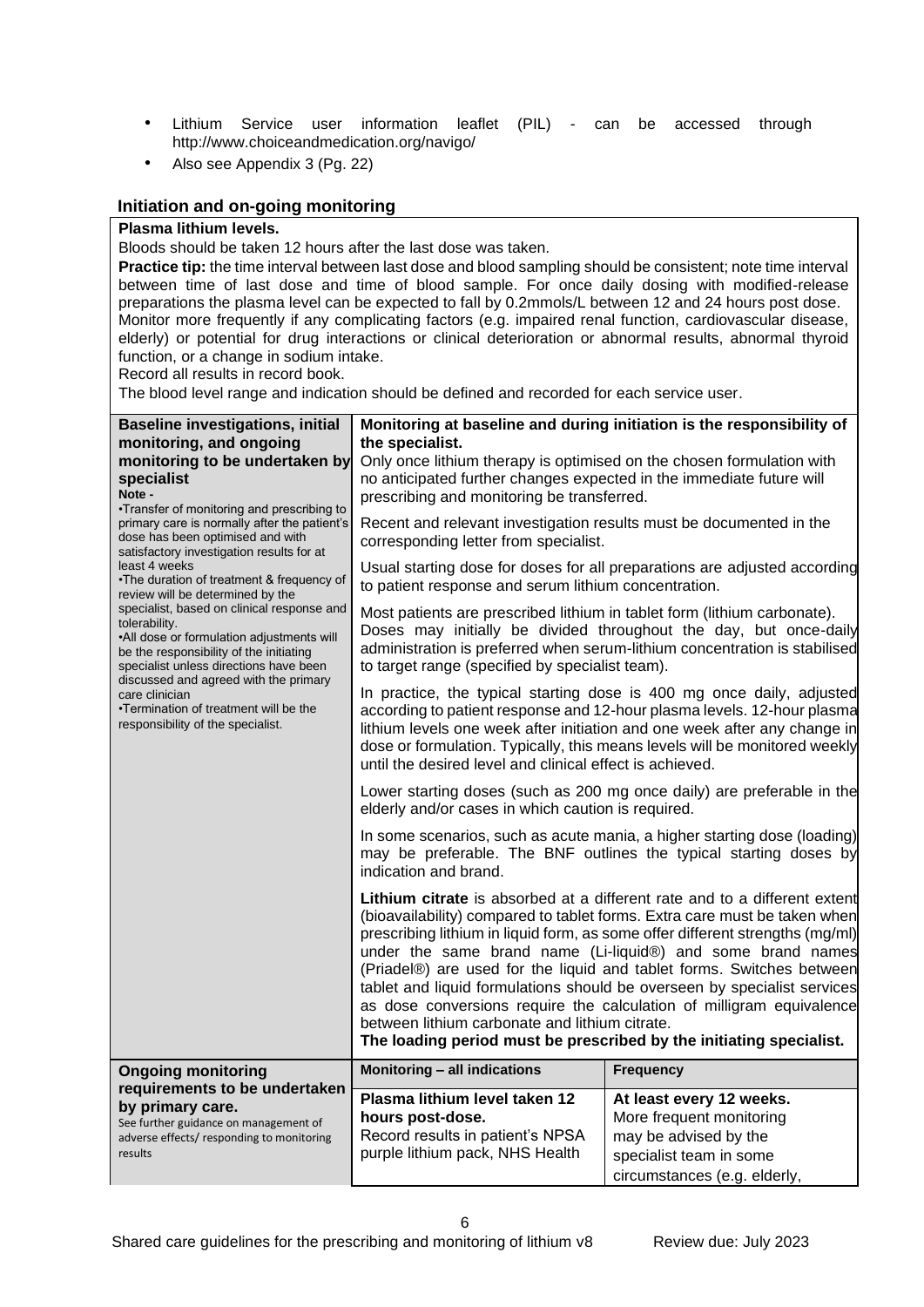|                                                                                                                                       | Monitor for Lithium app, or other<br>suitable recording mechanism.<br>It is advisable to document<br>the actual time interval<br>between the last dose and<br>the blood sample<br>U+Es (including calcium and eGFR)<br><b>TFTs</b><br>Height, weight, and BMI. | renal impairment,<br>concurrent interacting<br>medicines) or if most recent<br>12-hour plasma lithium level<br>is at the threshold of target<br>range.<br>Every 6 months.<br>More frequent monitoring<br>(particularly renal function)<br>may be advised by the<br>specialist team in some<br>circumstances (e.g. elderly,                                                                                |
|---------------------------------------------------------------------------------------------------------------------------------------|----------------------------------------------------------------------------------------------------------------------------------------------------------------------------------------------------------------------------------------------------------------|-----------------------------------------------------------------------------------------------------------------------------------------------------------------------------------------------------------------------------------------------------------------------------------------------------------------------------------------------------------------------------------------------------------|
|                                                                                                                                       | Additional monitoring -                                                                                                                                                                                                                                        | renal impairment, altered<br>TFTs, concurrent interacting<br>medicines).<br><b>Frequency</b>                                                                                                                                                                                                                                                                                                              |
|                                                                                                                                       | bipolar disorder                                                                                                                                                                                                                                               |                                                                                                                                                                                                                                                                                                                                                                                                           |
|                                                                                                                                       | Diet, nutritional status, and level of<br>physical activity.<br>Cardiovascular status including<br>pulse and BP.<br>Metabolic status including fasting<br>blood glucose, HbA <sub>1c</sub> and blood<br>lipid profile.<br>LFTs.                                | Annually as part of physical<br>health check recommended<br>by NICE (CG185 Bipolar<br>disorder: assessment and<br>management).                                                                                                                                                                                                                                                                            |
| <b>Adverse effects and</b><br>managements                                                                                             | <b>Result</b>                                                                                                                                                                                                                                                  | <b>Action for GP</b>                                                                                                                                                                                                                                                                                                                                                                                      |
|                                                                                                                                       |                                                                                                                                                                                                                                                                |                                                                                                                                                                                                                                                                                                                                                                                                           |
| Any serious adverse reactions<br>should be reported to the<br><b>MHRA via the Yellow Card</b><br>scheme<br>www.mhra.gov.uk/yellowcard | Above range                                                                                                                                                                                                                                                    | Ensure level was taken 12 hours<br>after lithium dose and that the<br>correct dose has been prescribed<br>and taken. Check for interactions,<br>hydration, patient's physical and<br>mental status, and features of<br>toxicity. Repeat level if necessary.<br>Withhold lithium and contact<br>specialist team for advice.<br>If $\geq$ 2.0mmol/L - send patient<br>to A&E and inform specialist<br>team. |
|                                                                                                                                       | Within range but patient has<br>signs of toxicity                                                                                                                                                                                                              | Contact specialist team for advice.<br>Referral to secondary care<br>may be required depending<br>on the severity of symptoms<br>and the certainty of toxicity.<br>Use clinical judgement to<br>determine the urgency of<br>referral.                                                                                                                                                                     |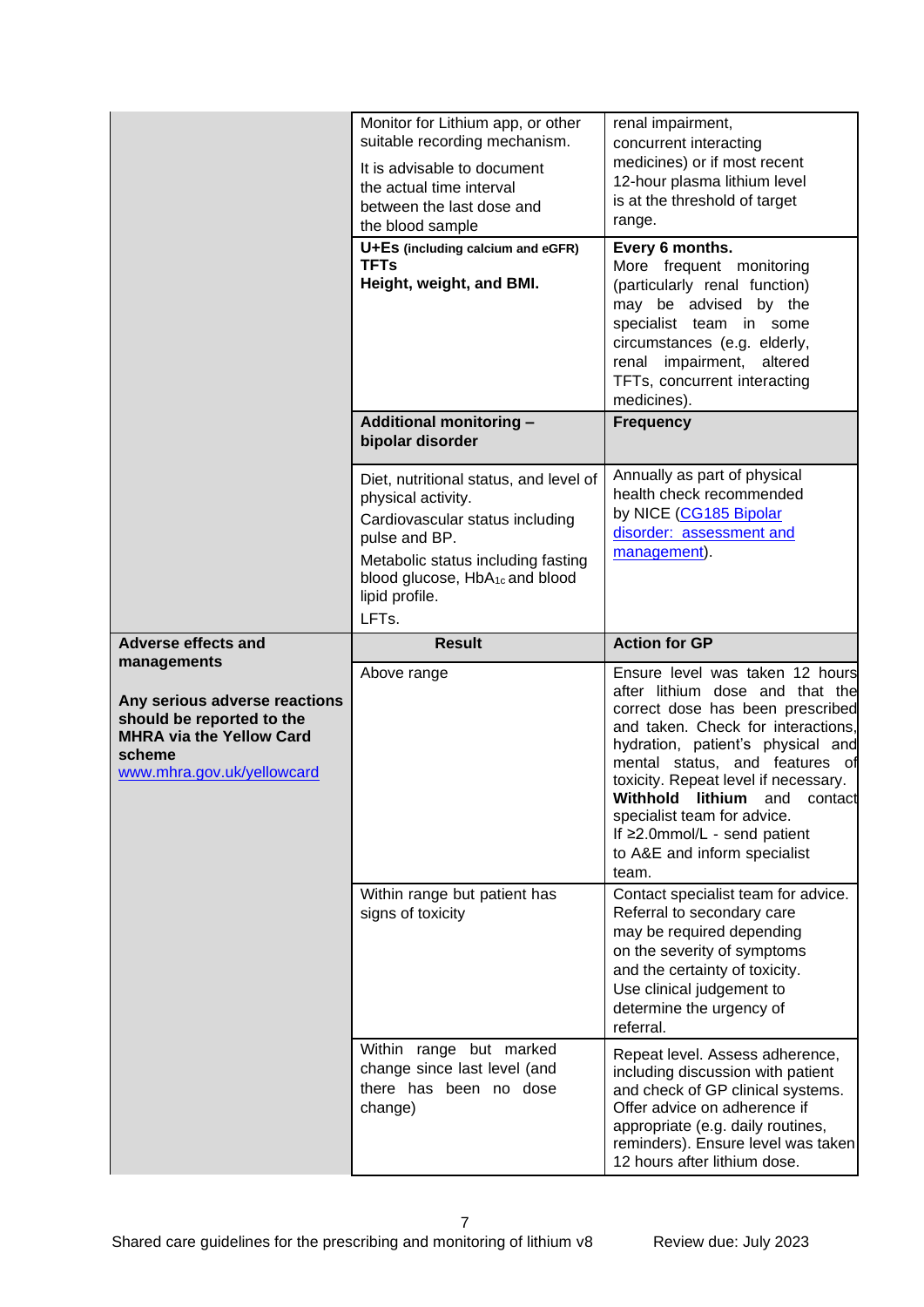|                                                                                                          | More frequent monitoring<br>may be required.                                                                                                                                                                                                                                                                                                                                                                                                          |
|----------------------------------------------------------------------------------------------------------|-------------------------------------------------------------------------------------------------------------------------------------------------------------------------------------------------------------------------------------------------------------------------------------------------------------------------------------------------------------------------------------------------------------------------------------------------------|
| <b>Thyroid function</b><br>Altered TFTs without symptoms                                                 | Contact specialist team for advice.<br>During lithium treatment, TFTs are<br>commonly abnormal; the TSH can<br>rise early in treatment but settle<br>with time.<br>Note that the symptoms of<br>hypothyroidism<br>can<br>be<br>difficult to discriminate from<br>depression and the common<br>side effects of lithium.                                                                                                                                |
| Subclinical hypothyroidism<br><b>Raised TSH</b><br>Normal T4<br>Clinical features not overly<br>manifest | Contact specialist team for advice,<br>which may include input from<br>endocrinology services.<br>The optimal management of<br>subclinical hypothyroidism during<br>lithium treatment remains<br>controversial, with different<br>thresholds for treatment advocated.<br>Anticipate the need<br>for<br>additional<br>monitoring,<br>investigations and potentially<br>thyroid<br>hormone<br>replacement<br>based<br>on<br>specialist recommendations. |
| Overt hypothyroidism<br>High TSH<br>Low T4<br>Symptomatic                                                | Contact specialist team for advice,<br>which may include input from<br>endocrinology services.<br>Thyroid hormone<br>replacement is usually<br>indicated and often<br>continued throughout the<br>course of lithium treatment.                                                                                                                                                                                                                        |
| <b>Renal function</b><br>Polyuria and polydipsia                                                         | Polyuria is common with lithium<br>and often well tolerated. Advise the<br>patient to maintain adequate fluid<br>intake and advocate excellent oral<br>hygiene.<br>Contact specialist team for<br>advice, which may include<br>input<br>from<br>nephrology<br>services. In some instances,<br>dose adjustment or specific<br>treatments<br>be<br>may<br>advocated.                                                                                    |
| U&Es<br>range                                                                                            | (including calcium) out of Check that the most recent 12-hour<br>plasma lithium level is in the<br>desired range and act accordingly<br>if not.<br>Determine whether there are<br>symptoms and signs related to the<br>electrolyte disturbance or lithium<br>toxicity.<br>Consider arranging an ECG in<br>those at risk for QT prolongation.                                                                                                          |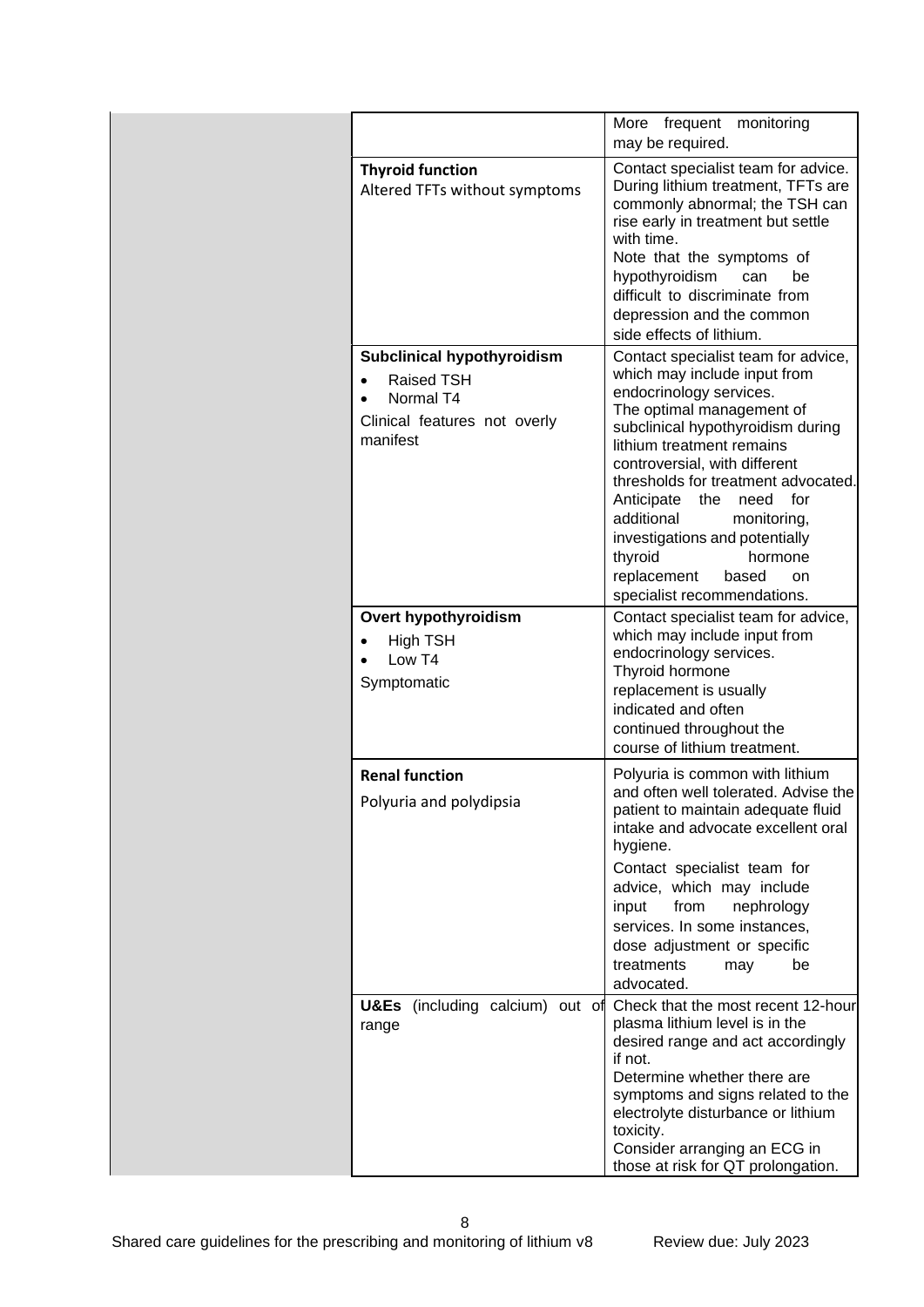|                                                                                                                |                                                                                                                                                                                                                                                                                                                                                                                                              | Contact specialist team for advice.<br>Changes in calcium levels may<br>reflect parathyroid dysfunction and<br>input from endocrinology services<br>may be indicated.                                                                                                                                                                                                                                                                                                                                                                                                                                                                                                                                                                                                                                                                                                    |
|----------------------------------------------------------------------------------------------------------------|--------------------------------------------------------------------------------------------------------------------------------------------------------------------------------------------------------------------------------------------------------------------------------------------------------------------------------------------------------------------------------------------------------------|--------------------------------------------------------------------------------------------------------------------------------------------------------------------------------------------------------------------------------------------------------------------------------------------------------------------------------------------------------------------------------------------------------------------------------------------------------------------------------------------------------------------------------------------------------------------------------------------------------------------------------------------------------------------------------------------------------------------------------------------------------------------------------------------------------------------------------------------------------------------------|
|                                                                                                                | eGFR <45ml/min<br>rapidly falling eGFR<br>gradual decline in eGFR                                                                                                                                                                                                                                                                                                                                            | The response to impaired or<br>deteriorating renal function should<br>be individualised.<br>Contact specialist team for advice,<br>which may include input from<br>nephrology services. A<br>cardiovascular risk profile may<br>guide specialist advice and should<br>be provided if available. Use<br>clinical judgement to determine the<br>urgency of consultation.<br>Anticipate the need for increased<br>monitoring as trends in renal<br>function are more useful than<br>absolute values. In the elderly or<br>those at the extremes of muscle<br>mass, creatinine clearance<br>provides a better estimate of renal<br>function that eGFR.<br>Adjustments to dose may<br>bel<br>advised. If<br>renal function<br>is l<br>significantly compromised, lithium<br>may no longer be an appropriate<br>treatment<br>and<br>specialists<br>will<br>advise accordingly. |
|                                                                                                                | <b>Weight and BMI</b><br>Outside healthy range                                                                                                                                                                                                                                                                                                                                                               | Provide appropriate support on<br>multicomponent interventions to<br>increase physical activity levels,<br>improve eating behaviour and<br>quality of diet.<br>Consider<br>measuring<br>waist<br>circumference for individualised<br>monitoring.                                                                                                                                                                                                                                                                                                                                                                                                                                                                                                                                                                                                                         |
|                                                                                                                | <b>Signs of toxicity</b><br><b>Typical</b><br>signs<br>and<br>symptoms<br>include diarrhoea, vomiting, loss of<br>muscle<br>weakness,<br>appetite,<br>lethargy, dizziness, ataxia, lack of<br>coordination,<br>tinnitus,<br>blurred<br>of the<br>vision,<br>coarse<br>tremor<br>extremities and lower jaw, muscle<br>hyper-irritability,<br>choreoathetoid<br>dysarthria,<br>movements,<br>and<br>drowsiness | If lithium toxicity is suspected, do an<br>urgent lithium level immediately<br>and seek specialist advice.<br>Referral to secondary care may be<br>required depending on the severity<br>of symptoms and the certainty of<br>toxicity. Use clinical judgement to<br>determine the urgency of referral.                                                                                                                                                                                                                                                                                                                                                                                                                                                                                                                                                                   |
|                                                                                                                | Physical health check<br>(bi-polar<br>disorder)                                                                                                                                                                                                                                                                                                                                                              | health<br>problems<br>Any<br>physical<br>should<br>be<br>treated<br>by<br>the<br>appropriate primary care health<br>professional and communicated to<br>the specialist team within 14 days.                                                                                                                                                                                                                                                                                                                                                                                                                                                                                                                                                                                                                                                                              |
| <b>Advice to patients and carers</b><br>The specialist will counsel the<br>patient with regard to the benefits | The patient should be advised to report any of the following signs<br>or symptoms to their GP without delay:                                                                                                                                                                                                                                                                                                 |                                                                                                                                                                                                                                                                                                                                                                                                                                                                                                                                                                                                                                                                                                                                                                                                                                                                          |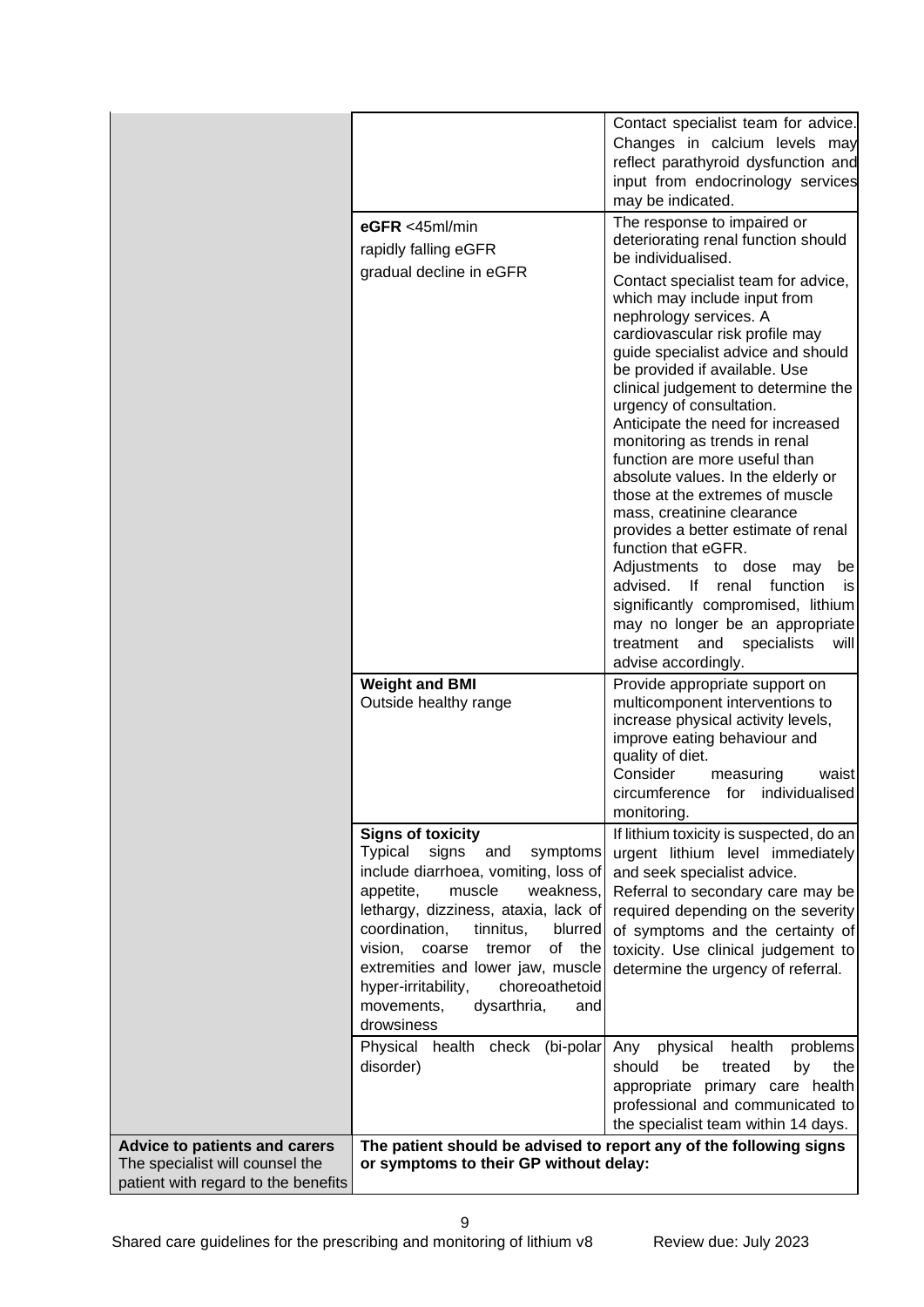| and risks of treatment and will<br>provide the patient with any<br>relevant information and advice,<br>including patient information<br>leaflets on individual medicines. | Lithium toxicity (diarrhoea, vomiting, loss of appetite, muscle<br>$\bullet$<br>weakness, lethargy, dizziness, ataxia, lack of coordination, tinnitus,<br>blurred vision, coarse tremor of the extremities and lower jaw,<br>muscle hyper-irritability, choreoathetoid movements, dysarthria, and<br>drowsiness)<br>Signs of hypothyroidism (e.g. fatigue, cold intolerance, weight gain,<br>$\bullet$<br>constipation, and depression), renal dysfunction (including polyuria<br>and polydipsia), and benign intracranial hypertension (persistent<br>headache and visual disturbance).<br>Additional advice for patients/ carers:                                      |
|---------------------------------------------------------------------------------------------------------------------------------------------------------------------------|--------------------------------------------------------------------------------------------------------------------------------------------------------------------------------------------------------------------------------------------------------------------------------------------------------------------------------------------------------------------------------------------------------------------------------------------------------------------------------------------------------------------------------------------------------------------------------------------------------------------------------------------------------------------------|
|                                                                                                                                                                           | Lithium should be taken regularly, as prescribed. If doses are<br>$\bullet$<br>missed, patients should not attempt to catch up or double dose                                                                                                                                                                                                                                                                                                                                                                                                                                                                                                                            |
|                                                                                                                                                                           | Patients should not stop taking lithium suddenly - doing so<br>$\bullet$<br>increases the chance of relapse. If lithium is to be stopped, it should<br>be reduced over at least four weeks and preferably three months.                                                                                                                                                                                                                                                                                                                                                                                                                                                  |
|                                                                                                                                                                           | The same brand of lithium should always be taken unless otherwise<br>$\bullet$<br>instructed. Patients should become familiar with their brand and<br>check they have received the correct one before taking.                                                                                                                                                                                                                                                                                                                                                                                                                                                            |
|                                                                                                                                                                           | Changes in hydration and sodium balance can affect plasma lithium<br>$\bullet$<br>levels. Patients should maintain adequate fluid intake, particularly in<br>hot weather or when activity levels change (such as increases in<br>exercise or immobility). Large changes in dietary sodium should be<br>avoided - changing dietary regime may inadvertently alter sodium<br>intake.                                                                                                                                                                                                                                                                                       |
|                                                                                                                                                                           | Substantial changes in plasma lithium levels can occur if patients<br>$\bullet$<br>develop diarrhoea or vomiting, or if they become acutely ill for any<br>reason. Patients should seek medical advice in such instances.                                                                                                                                                                                                                                                                                                                                                                                                                                                |
|                                                                                                                                                                           | Excessive alcohol consumption should be avoided as it can lead to<br>$\bullet$<br>dehydration, increasing plasma lithium levels and so risk of toxicity.<br>Patients should be warned about common drug interactions and<br>$\bullet$<br>advised to present their 'Lithium alert card' whenever they redeem a<br>new prescription. They should specifically be advised not to take<br>OTC NSAIDs as these can increase plasma lithium levels and so<br>risk toxicity.                                                                                                                                                                                                    |
|                                                                                                                                                                           | Lithium may impair performance of skilled tasks (e.g. driving,<br>operating machinery). Patients with a diagnosis of bipolar disorder<br>must notify the Driver and Vehicle Licensing Agency (DVLA).<br>Women of childbearing potential should be advised that lithium<br>$\bullet$<br>carries additional risks in pregnancy and is a potential teratogen.<br>They should be aware of the need to use reliable contraception and<br>that they should tell their doctor straight away if they become<br>pregnant while taking lithium. Lithium should not be taken if<br>breastfeeding.<br>For acute indications such as mania or augmentation, patients may<br>$\bullet$ |
|                                                                                                                                                                           | respond within days to weeks of starting lithium. Depending on<br>episode frequency, it may take months or even years to determine<br>whether lithium has proven effective for release prevention                                                                                                                                                                                                                                                                                                                                                                                                                                                                        |
|                                                                                                                                                                           | At the start of treatment patients should be given suitable<br>information on lithium and means to keep a record of their serum<br>lithium levels, for example the NHS Health Monitor for Lithium app,<br>or a purple lithium pack.                                                                                                                                                                                                                                                                                                                                                                                                                                      |
|                                                                                                                                                                           | Patient information on this medicine can be found at the following<br>links:                                                                                                                                                                                                                                                                                                                                                                                                                                                                                                                                                                                             |
|                                                                                                                                                                           | NHS: https://www.nhs.uk/medicines/lithium/<br>$\bullet$<br>MIND: https://www.mind.org.uk/information-support/drugs-and-<br>$\bullet$<br>treatments/lithium-and-other-mood-stabilisers/lithium/                                                                                                                                                                                                                                                                                                                                                                                                                                                                           |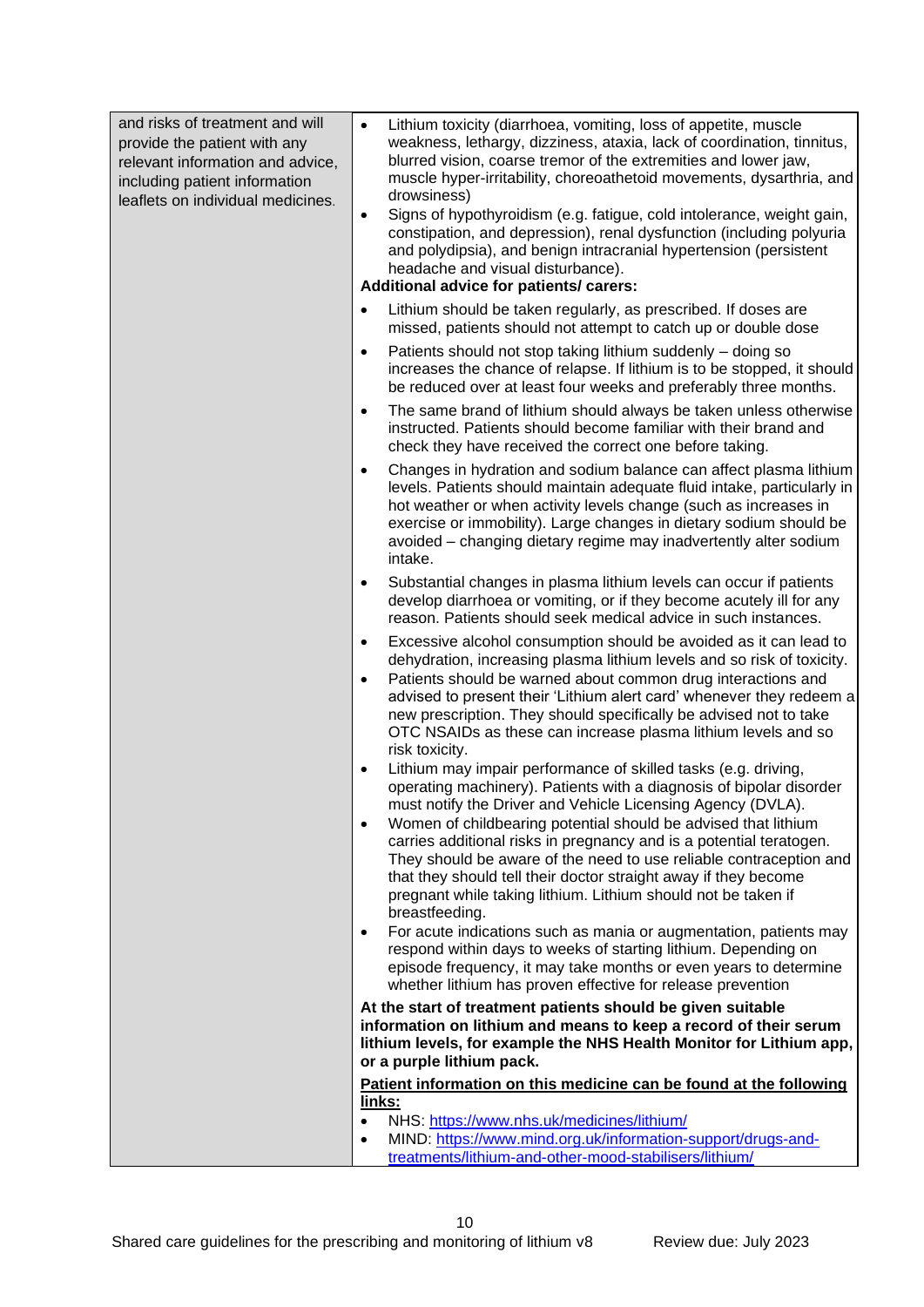|                                                                                                                                                                                                                                                                                                                                          | National                                                                                                                                                                                                                                                                                                                                                                                                                                                                                                                                                                                                                                                                                                           | Patient | Safety | Agency                                                                                                                                                                                                                                                                                                                                                                         | purple | lithium | pack: |
|------------------------------------------------------------------------------------------------------------------------------------------------------------------------------------------------------------------------------------------------------------------------------------------------------------------------------------------|--------------------------------------------------------------------------------------------------------------------------------------------------------------------------------------------------------------------------------------------------------------------------------------------------------------------------------------------------------------------------------------------------------------------------------------------------------------------------------------------------------------------------------------------------------------------------------------------------------------------------------------------------------------------------------------------------------------------|---------|--------|--------------------------------------------------------------------------------------------------------------------------------------------------------------------------------------------------------------------------------------------------------------------------------------------------------------------------------------------------------------------------------|--------|---------|-------|
|                                                                                                                                                                                                                                                                                                                                          |                                                                                                                                                                                                                                                                                                                                                                                                                                                                                                                                                                                                                                                                                                                    |         |        | https://www.sps.nhs.uk/wp-content/uploads/2018/02/2009-NRLS-0921-                                                                                                                                                                                                                                                                                                              |        |         |       |
| Pregnancy, paternal exposure,<br>and breast feeding.<br>It is the responsibility of the<br>specialist to provide advice on the<br>need for contraception to male<br>and female patients on initiation<br>and at each review but the<br>ongoing responsibility for<br>providing this advice rests with<br>both the GP and the specialist. | Lithium-patientet-2009.12.01-v1.pdf<br>All patients should be informed of the risks and benefits of taking<br>this medicine during pregnancy and breastfeeding.<br><b>Pregnancy:</b> Lithium should not be used during pregnancy, especially in<br>the first trimester (risk of teratogenicity, including cardiac abnormalities).<br>In certain cases where a severe risk to the patient could exist if<br>treatment were stopped, lithium has been continued during pregnancy;<br>under these circumstances prescribing is the responsibility of the<br>specialist team.<br>If a patient becomes pregnant whilst on lithium, the specialist team<br>should be informed immediately (but do not stop the lithium). |         |        |                                                                                                                                                                                                                                                                                                                                                                                |        |         |       |
|                                                                                                                                                                                                                                                                                                                                          | specialist.                                                                                                                                                                                                                                                                                                                                                                                                                                                                                                                                                                                                                                                                                                        |         |        | Women of child-bearing potential should be advised to use a reliable<br>form of contraception. It is the responsibility of the specialist to provide<br>advice on the need for contraception to patients on initiation of lithium,<br>and at each review. Under shared care agreements, the ongoing<br>responsibility for providing this advice rests with both the GP and the |        |         |       |
|                                                                                                                                                                                                                                                                                                                                          | <b>Breastfeeding:</b>                                                                                                                                                                                                                                                                                                                                                                                                                                                                                                                                                                                                                                                                                              |         |        |                                                                                                                                                                                                                                                                                                                                                                                |        |         |       |
|                                                                                                                                                                                                                                                                                                                                          | during breastfeeding.<br>Paternal exposure:                                                                                                                                                                                                                                                                                                                                                                                                                                                                                                                                                                                                                                                                        |         |        | Lithium is secreted in breast milk and there have been case reports of<br>neonates showing signs of lithium toxicity. Lithium should be avoided                                                                                                                                                                                                                                |        |         |       |
|                                                                                                                                                                                                                                                                                                                                          |                                                                                                                                                                                                                                                                                                                                                                                                                                                                                                                                                                                                                                                                                                                    |         |        | Animal studies have reported spermatogenesis abnormalities that may<br>lead to impairment of fertility- it is unknown if this risk applies to humans.                                                                                                                                                                                                                          |        |         |       |

| <b>Monitoring Frequency</b>                                                                                                                            | <b>Monitoring Indicators</b>                                                                                                                                                                                                                                                                                                                                                                                                                                                |
|--------------------------------------------------------------------------------------------------------------------------------------------------------|-----------------------------------------------------------------------------------------------------------------------------------------------------------------------------------------------------------------------------------------------------------------------------------------------------------------------------------------------------------------------------------------------------------------------------------------------------------------------------|
| 1 week after starting or after a<br>dose/formulation change or<br>after introduction of<br>interacting medication, &<br>weekly until levels are stable | <b>Plasma lithium levels:</b><br>Aim for 0.6-0.8 mmol/L initially. Elderly are more sensitive to lithium levels<br>and side effects so aim for lower range (min. 0.4mmol/L).<br>If resistant initiate a trial period of 6 months at 0.81.0mmol/L.<br>Monitor for signs of neurotoxicity, blurred vision, muscle<br>weakness, tremor, slurred speech, and confusion.<br>If target range above 1mmol/L lithium prescribing and monitoring cannot<br>be transferred to the GP. |
| At 3 months                                                                                                                                            | Urinary albumin creatine ratio (ACR):<br>If normal no further regular ACR monitoring is required (unless eGFR<br><60ml/min, then re-check annually)<br>If proteinuria (ACR > 30mg/mmol) re-check annually.<br>If heavy proteinuria (ACR >70mg/mmol) refer to nephrology: consider<br>stopping lithium                                                                                                                                                                       |
| <b>Every 3 months</b> * (once stable)                                                                                                                  | Plasma lithium levels:<br>Monitor for signs of neurotoxicity, blurred vision, muscle weakness,<br>tremors, slurred speech, and confusion.<br>Plasma lithium level taken 12 hours post-dose.<br>Record results in patient's NPSA purple lithium pack, NHS Health Monitor<br>for Lithium app, or other suitable recording mechanism.<br>It is advisable to document the actual time interval between the last dose<br>and the blood sample.                                   |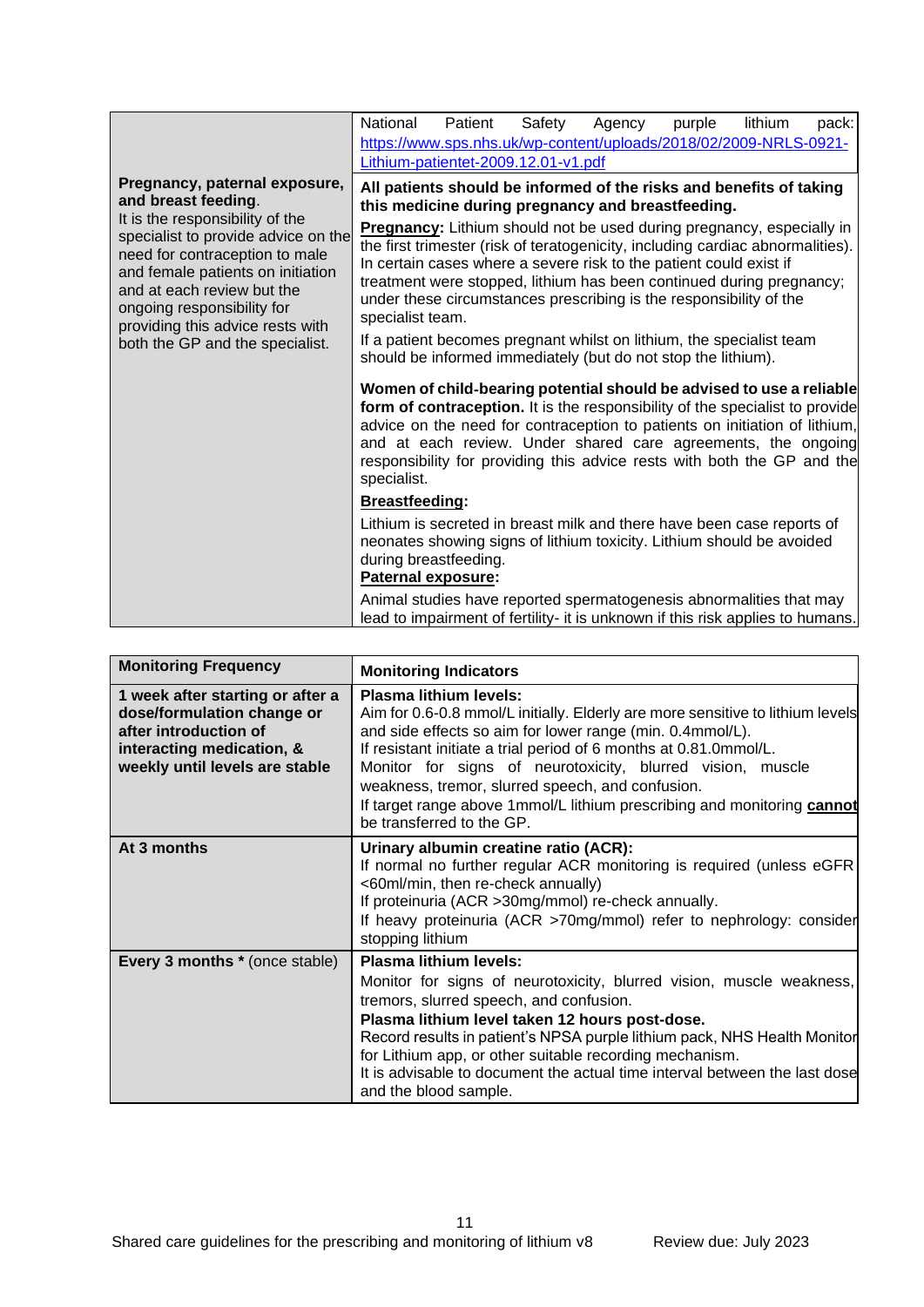| Every 6 months  | Thyroid checks (TFTs) -<br>Risk of hypothyroidism increased up to five-fold and is particularly high in<br>women 40-59 years old. Consider thyroid replacement early.<br>Renal function (e-GFR) -                                                                                                                                                                      |  |
|-----------------|------------------------------------------------------------------------------------------------------------------------------------------------------------------------------------------------------------------------------------------------------------------------------------------------------------------------------------------------------------------------|--|
|                 | Monitoring trend in function is more useful than absolute value of test<br>result. Consecutive results indicating reduction of renal function<br>(especially if e-GFR is less than 60 ml/min, decreasing dose adjustment<br>to maintain safe lithium level or increase in creatinine level) should<br>prompt consideration of lithium review - seek specialist advice. |  |
|                 | If lithium discontinued due to concerns about lithium related decline in<br>renal function continue to monitor renal function for at least one year.                                                                                                                                                                                                                   |  |
|                 | Monitor weight and U&E's.                                                                                                                                                                                                                                                                                                                                              |  |
|                 | <b>Calcium</b> (tick bone profile box on path lab form). Long-term treatment<br>associated with hyperparathyroidism and hypercalcaemia. Clinical<br>consequences of raised serum calcium include renal<br>stones.<br>osteoporosis, dyspepsia, hypertension and renal impairment.                                                                                       |  |
| Every 12 months | Health check - weight or BMI, diet, nutritional status, and level of physical<br>activity.                                                                                                                                                                                                                                                                             |  |
|                 | -cardiovascular status, including pulse and blood pressure<br>-metabolic status, including fasting blood glucose,<br>glycosylated<br>haemoglobin (HbA1c) and blood lipid profile<br>-liver function<br>-renal and thyroid function, and calcium levels, for people taking long-<br>term lithium.                                                                       |  |

**\***After one year of stable treatment, monitoring of lithium levels may be extended to 6-monthly inservice users who meet all of the following criteria:

- Age < 65 years;
- No concurrent medicines which interact with lithium;
- No risk of impaired renal or thyroid function, raised calcium levels or other complications;
- Good symptom control;
- Good adherence to prescribed dosage;
- Last plasma lithium level < 0.8 mmol/L

# **Renal monitoring in established lithium treatment**

| Stage of chronic                             | eGFR | <b>Proteinurea</b>                                                                       | <b>Action</b>                                                                                                                                                                                                    |
|----------------------------------------------|------|------------------------------------------------------------------------------------------|------------------------------------------------------------------------------------------------------------------------------------------------------------------------------------------------------------------|
| kidney disease                               |      |                                                                                          |                                                                                                                                                                                                                  |
| Normal kidney<br>function Stage 1<br>Stage 2 | >60  | 3 months after<br>starting Lithium<br>check urinary<br>albumin creatinine<br>ratio (ACR) | Normal: no regular albumin creatinine ratio<br>monitoring required<br>Proteinuria (ACR > 30 mg/mmol): monitor albumin<br>creatinine ratio annually<br>Heavy proteinuria (ACR >70 mg/mmol), refer to<br>Nephology |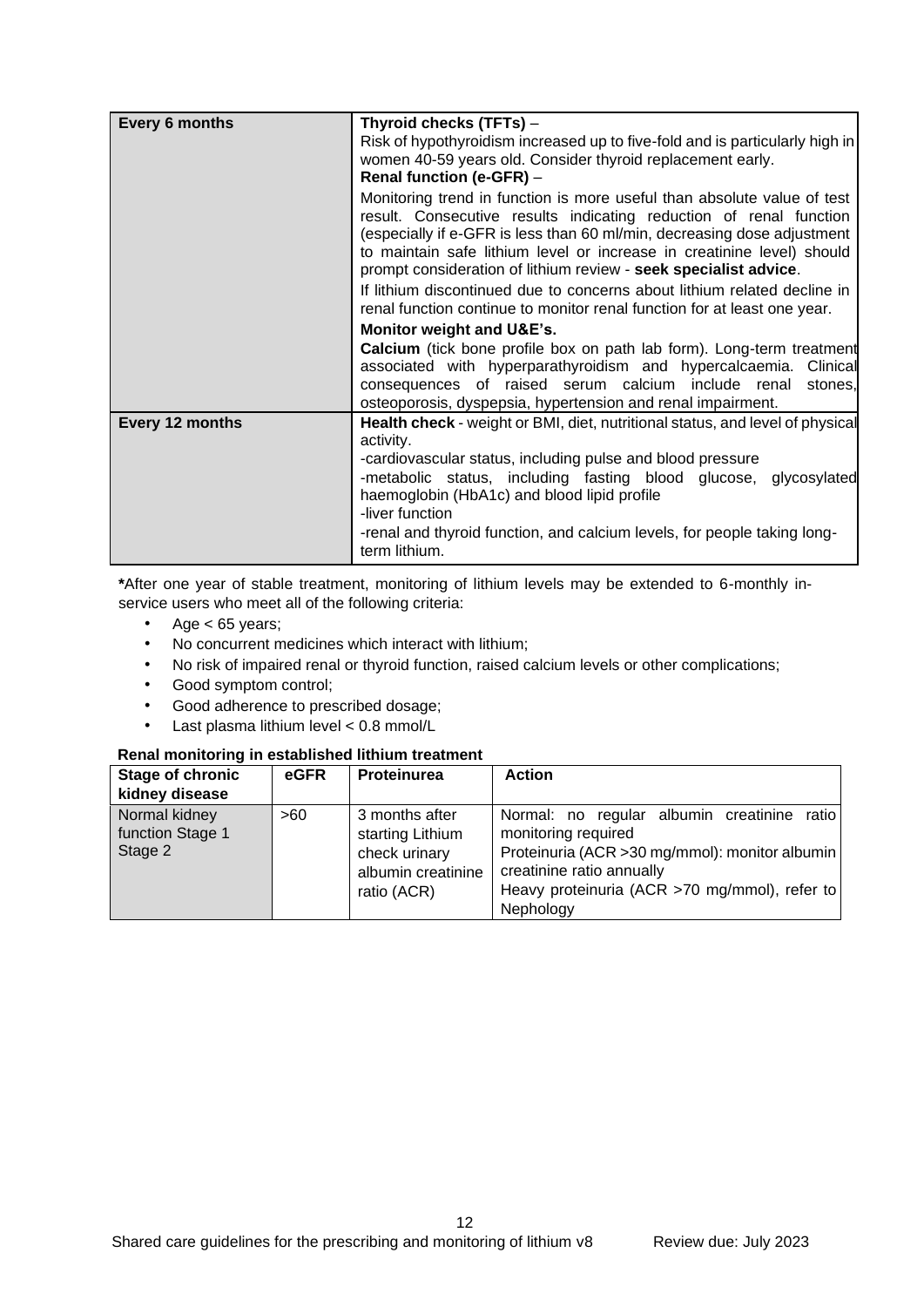| Stage 4<br>$15 - 29$<br>As for stages 3A<br>Refer to nephrology. Lithium normally | Stage 3A<br>Stage 3B | 59 - 45<br>$30 - 44$ | Check urinary<br>albumin creatinine<br>ratio (ACR).<br>Confirm abnormal<br>result with early<br>morning sample.<br>If proteinuria<br>confirmed do<br>reagent strip for<br>haematuria | Check eGFR every 3 months (plot graph of eGFR<br>or reciprocal creatinine in records) Monitor ACR<br>annually<br>Complete cardiovascular risk profile, consider<br>antiplatelet drugs & cholesterol lowering therapy<br>Control BP (< 140mm systolic and 90mm<br>diastolic; lower in diabetes or ACR > 30 mg/mmol)<br>Stage 3B: measure haemoglobin annually<br>Refer to nephrology and discuss discontinuation<br>if:<br>At stage 3B<br>$ACR > 70$ mg/mmol<br>ACR > 30 mg/mmol + haematuria<br>Decline in GFR of >5ml/min over 1 year or<br>>10ml/min in 5 years |
|-----------------------------------------------------------------------------------|----------------------|----------------------|--------------------------------------------------------------------------------------------------------------------------------------------------------------------------------------|-------------------------------------------------------------------------------------------------------------------------------------------------------------------------------------------------------------------------------------------------------------------------------------------------------------------------------------------------------------------------------------------------------------------------------------------------------------------------------------------------------------------------------------------------------------------|
| contraindicated.<br>Stage 5<br>& 3B<br>< 15                                       |                      |                      |                                                                                                                                                                                      |                                                                                                                                                                                                                                                                                                                                                                                                                                                                                                                                                                   |

\*Lithum and chronic kidney disease: Mukesh Kripalani, James Shawcross, Joe Reilly, John Main, BMJ 2009;339:b2452

# **Conditions requiring dose adjustment**

Lower doses may be required in older or physically frail/ low body weight patients, in mild to moderate renal impairment and electrolyte imbalance. Dose adjustments may also be required in patients prescribed interacting medicines.

# **Stopping lithium treatment**

The decision to stop treatment will be the responsibility of the specialist. Clinicians, patients, and carers should be aware that abrupt discontinuation of lithium increases the risk of relapse. If lithium is to be stopped, the dose should be gradually reduced over a period of at least four weeks but preferably over a period of up to three months.

# **Pharmaceutical aspects**

#### **Formulation**

Lithium is available as lithium carbonate (tablet formulations) and lithium citrate (liquid formulations). The patient should be maintained on the same brand and formulation of lithium. If a switch in brand or formulation is considered, refer to the specialist team.

#### **Lithium Carbonate:**

- Priadel® 200 mg and 400 mg prolonged-release tablets
- Camcolit® 400mg controlled release tablets
- Liskonum® 450mg controlled release tablets
- Lithium carbonate Essential Pharma: 250mg film-coated tablets (immediate release)

#### **Lithium Citrate:**

- Priadel® Liquid: 520mg/5 mL strength sugar-free, pineapple flavoured syrup
- Li-Liquid®: 509 mg/5mL and 1,018 mg/5mL strength cherry flavoured syrup

Always prescribe lithium by brand name. Switching preparation (either between brands of the same form or changing between tablets and liquid) additional monitoring to ensure that the 12-hour plasma lithium level remains in the desired range.

Particular care should be taken if prescribing liquid preparations; lack of clarity may lead to the patient receiving a sub-therapeutic or toxic dose.

#### **Administration details:**

Consistency is paramount in lithium treatment and monitoring. Doses should be taken regularly, at the same time every day. Lithium carbonate tablets should not be crushed or chewed.

Priadel® 200mg and 400mg tablets have score lines and can be divided accurately to provide dosage requirements as small as 100mg within product license.

Liskonum® 450mg tablets are licensed to be halved for the purposes of dose adjustment.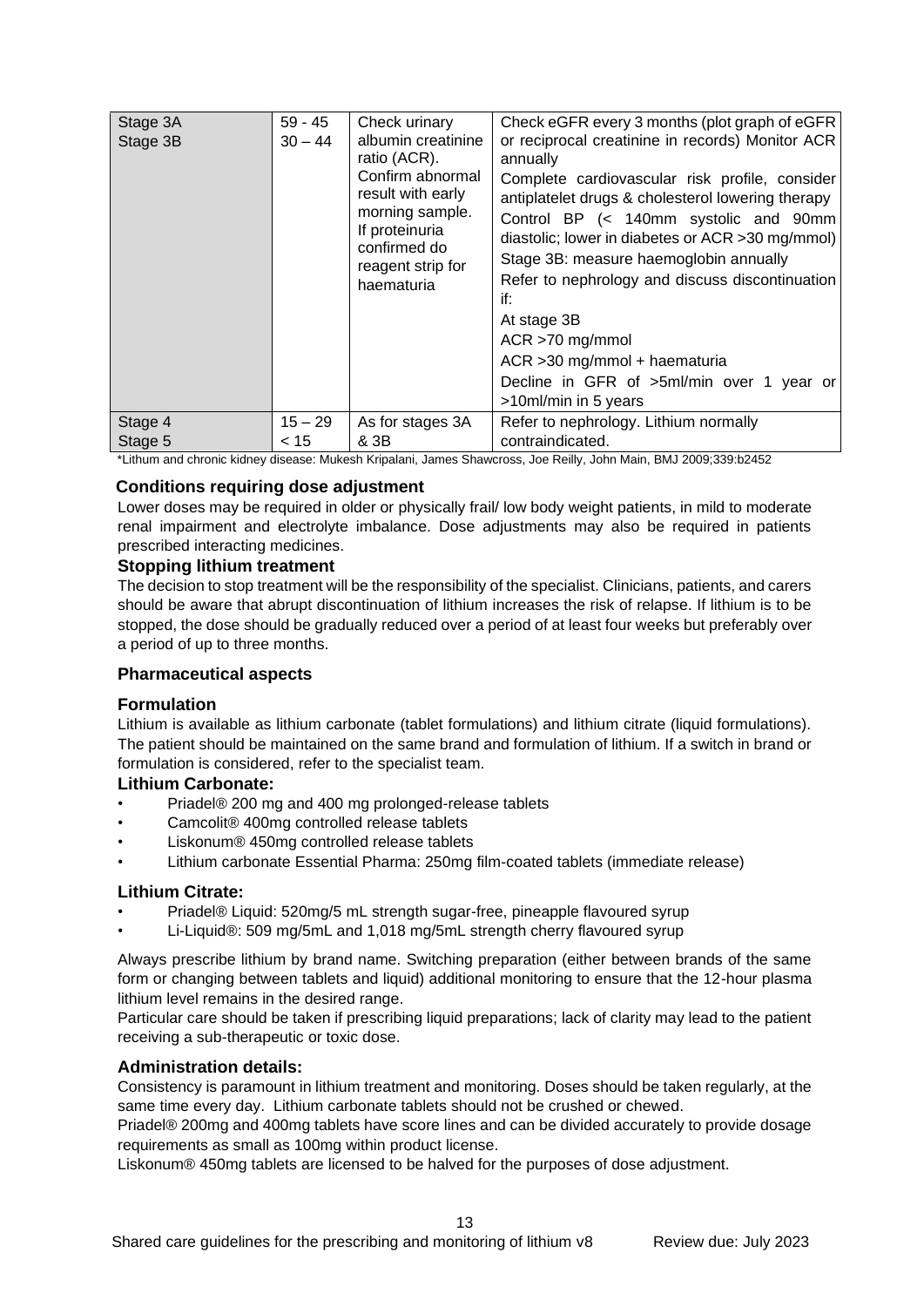Other brands may be scored to facilitate breaking for ease of swallowing, and not to divide into equal doses. Breaking these tablets is not expected to alter their release properties but the accuracy of the division is not established

# **Other important information:**

If a dose is missed, then the next scheduled dose should be taken as usual; a double dose should not be taken to make up for a missed dose.



Management of the renal adverse effects of lithium: Sumeet Gupta, Mukesh Kripalani, Udayan Khastgir and Joe Reilly; APT 2013, 19:457-466

**Side effects -** Side effects tend to be directly related to plasma levels.

Common side effects at therapeutic doses include:

- **•** mild gastrointestinal symptoms (usually short-term following initiation of treatment)
	- **▪** fine hand tremor
- **•** thirst
- **•** polyuria (may occur more frequently with twice daily dosing)
- **•** weight gain

Long term treatment has been associated with hyperparathyroidism and hypercalcaemia and it may be appropriate to monitor calcium levels if clinically indicated by the results of other tests.

#### **Signs of toxicity**

Toxic effects occur at any serum lithium level but particularly at levels > 1.5mmol/L. Signs are:

- GI effects: increasing anorexia, nausea and diarrhoea
- CNS effects: muscle weakness, drowsiness, ataxia, muscle twitching, tremor

If features of lithium toxicity occur stop lithium immediately, check plasma lithium levels, creatinine, urea, and electrolytes and discuss with a doctor from mental health services.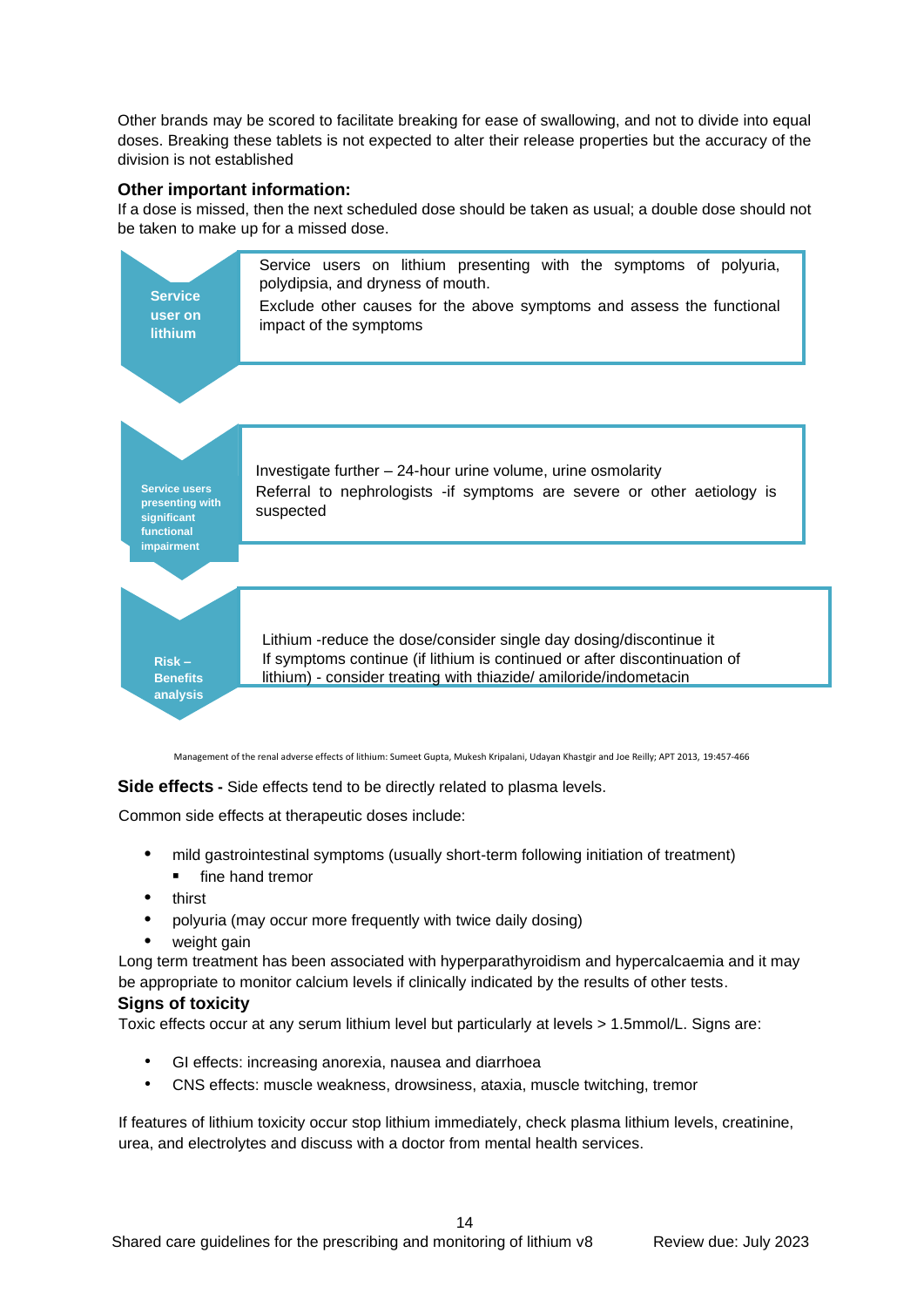# **Action if levels fall outside the optimum range or features of toxicity occur**

Whoever initiates tests for plasma lithium levels is responsible for acting on abnormal lithium results. GPs should discuss treatment options with mental health services**.** 

| <b>Lithium level</b>                                                                                                                                                                                                                                                                                                                                                                                 | <b>Action</b>                                                                                                                                                                                                                                                                                                                                                                                                                                                                                            |  |
|------------------------------------------------------------------------------------------------------------------------------------------------------------------------------------------------------------------------------------------------------------------------------------------------------------------------------------------------------------------------------------------------------|----------------------------------------------------------------------------------------------------------------------------------------------------------------------------------------------------------------------------------------------------------------------------------------------------------------------------------------------------------------------------------------------------------------------------------------------------------------------------------------------------------|--|
| $< 0.4$ mmol/L                                                                                                                                                                                                                                                                                                                                                                                       | Repeat serum lithium level as soon as possible and adjust dose within 5<br>working days. Check compliance with treatment.                                                                                                                                                                                                                                                                                                                                                                                |  |
| $> 1$ mmol/L - < $1.5$ mmol/L                                                                                                                                                                                                                                                                                                                                                                        | During normal working hours<br>Contact service user same day. Check on timing of dose prior to blood test<br>and instruct to stop lithium. Contact a doctor in the mental health team for<br>advice about reducing dose or stopping treatment depending on clinical<br>symptoms. Repeat serum lithium level and adjust dose accordingly as<br>advised by mental health team.<br>Out of hours<br>Contact service user immediately and instruct to stop lithium. Contact<br>consultant on-call for advice. |  |
| > 1.5mmol/L or features of lithium<br>During normal working hours<br>Contact service user immediately. Stop lithium immediately, check serum<br>toxicity<br>lithium levels, creatinine, urea and electrolytes. Contact a doctor in the<br>mental health team for advice.<br>Out of hours<br>Contact service user immediately and instruct to stop lithium. Contact<br>consultant on-call for advice. |                                                                                                                                                                                                                                                                                                                                                                                                                                                                                                          |  |
| > 2mmol/L<br>Regard as urgent. Attention required as indicated under Emergency<br>Treatment of<br>Poisoning - see current BNF;<br>https://www.evidence.nhs.uk/formulary/bnf/current                                                                                                                                                                                                                  |                                                                                                                                                                                                                                                                                                                                                                                                                                                                                                          |  |
| Record all episodes of toxicity along with any remedial action.                                                                                                                                                                                                                                                                                                                                      |                                                                                                                                                                                                                                                                                                                                                                                                                                                                                                          |  |
| The local Pathology Lab has a policy that if any service user has a new high lithium blood level above<br>1.5mmol/L, these will be notified by phone.                                                                                                                                                                                                                                                |                                                                                                                                                                                                                                                                                                                                                                                                                                                                                                          |  |

#### **Interactions with other drugs**

Because of lithium's relatively narrow therapeutic index, interactions with other drugs can be very important. Any drug that affects a service user's renal function will affect lithium levels. The most commonly encountered interactions are as follows:

**In each case, excretion of lithium is reduced, resulting in an increase in plasma levels.** Try to avoid combinations of these drugs especially. If they *must* be used, lithium levels must be monitored very carefully and more frequently

| <b>Drug Group</b>                                                                           | Magnitude of effect Timescale                                  |                                         |                                                                                         |
|---------------------------------------------------------------------------------------------|----------------------------------------------------------------|-----------------------------------------|-----------------------------------------------------------------------------------------|
| ACE inhibitors Angiotensin 2<br>receptor antagonists may be<br>associated with similar risk | Unpredictable Up to<br>4-fold increases in<br>lithium          | Develops over<br>several weeks          | 7-fold increased risk of<br>hospitalisation for lithium<br>toxicity in the elderly      |
| Thiazide diuretics                                                                          | Unpredictable Up to<br>4-fold increases in<br>lithium          | Usually apparent in<br>first 10 days    | (If loop diuretics used any<br>effect will be apparent in<br>the first month)           |
| <b>NSAIDs</b>                                                                               | Unpredictable From<br>10% to $>$ 4fold<br>increases in lithium | Variable; few days<br>to several months | NSAIDs are widely used<br>on a PRN basis and can<br>be bought without a<br>prescription |

Less commonly encountered interactions are possible with the following drugs; therefore, it is prudent to be aware and check lithium levels soon after starting treatment for: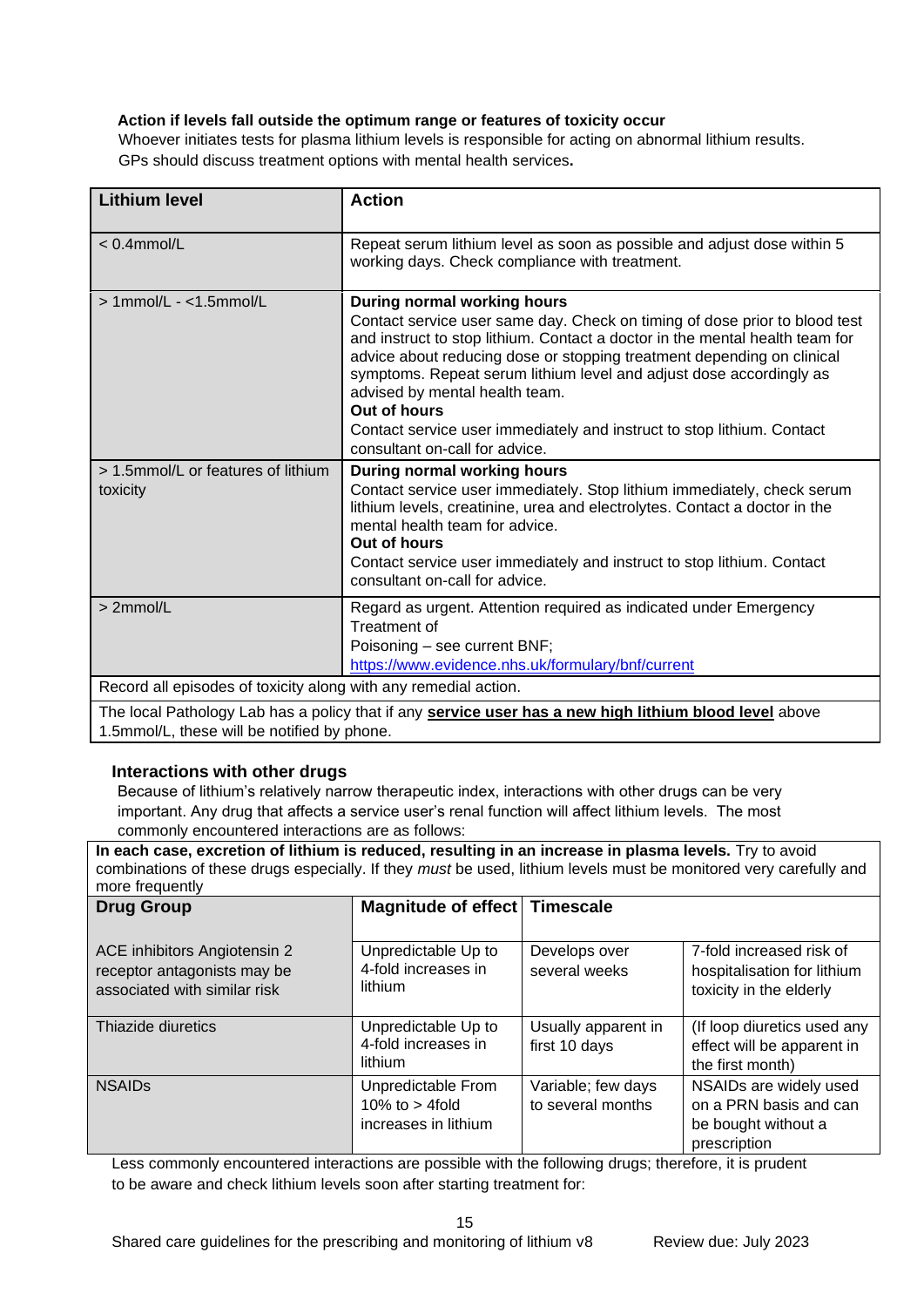| <b>Drug/Drug group</b>                                                                                                        | Interaction type                                                                     |
|-------------------------------------------------------------------------------------------------------------------------------|--------------------------------------------------------------------------------------|
| Diuretics*: loop diuretics safer than thiazides                                                                               | Excretion of Lithium reduced; increased plasma<br>concentration and risk of toxicity |
| Tricyclics*                                                                                                                   | Risk of toxicity                                                                     |
| Antipsychotics: clozapine, haloperidol,<br>phenothiazines, sulpiride, flupentixol, quetiapine,<br>risperidone, zuclopenthixol | Increased risk of extrapyramidal side effects                                        |
| Antipsychotics: Clozapine, flupentixol, haloperidol,<br>phenothiazines, risperidone, zuclopenthixol                           | Possible neurotoxicity                                                               |
| Antipsychotics: amisulpride                                                                                                   | Increased risk of adverse effects of amisulpride                                     |
| Antipsychotics: olanzapine                                                                                                    | Possible risk of lithium toxicity                                                    |
| Amiodarone                                                                                                                    | Increased risk of hypothyroidism, risk of ventricular<br>arrhythmias                 |
| Antiepileptics: carbamazepine, phenytoin. Calcium<br>channel blocker: diltiazem, verapamil. methyldopa                        | Possible neurotoxicity without increased lithium plasma<br>concentration             |
| Dapoxetine                                                                                                                    | Increased risk of serotonergic effects                                               |
| <b>SSRIS</b>                                                                                                                  | Increased risk of CNS toxicity                                                       |
| Sodium containing antacids* Theophylline*                                                                                     | Lithium excretion increased - reduced plasma<br>concentration                        |

\*Prudent to be aware and check lithium levels soon after starting or stopping treatment. Refer to current BNF for further information on interactions.

Care should be taken on initiation, dose adjustment or discontinuation of any interacting medicines. The onset and degree of the interaction can vary, and additional lithium monitoring is likely to be indicated, with doses adjusted accordingly.

# **Shared Care Responsibilities**

#### **Secondary care mental health services**

- Initial comprehensive assessment and liaison with health professionals
- Pre-treatment screening as per guidelines
- Service user information as per guidelines
- Initiation and supply of medication during dose titration until the service user is stabilised on lithium and has had a 3-month monitoring check and until shared care is formally accepted by the service user's GP and primary care team
- Inform GP that lithium has been initiated
- Complete entries in the patient information booklet, record book and alert card as per guidelines
- Transfer of prescribing and monitoring will be via a formal request to the GP and primary care team on an individual service user basis via a letter
- The initial letter from the secondary care team should include drug name, dose form, strength, dose instructions, prescribed indication, optimum target range of lithium level\* and a review schedule for the service user (\* if target range above 1mmol/L lithium prescribing and monitoring **cannot** be transferred to the GP)
- Monitor clinical condition at each review, consider appropriateness of lithium therapy. Review will be at least annually and where possible will take place at the GP practice with the GP and relevant primary care healthcare staff. Information relating to the review to be forwarded to the GP and primary care team within 2 weeks of the appointment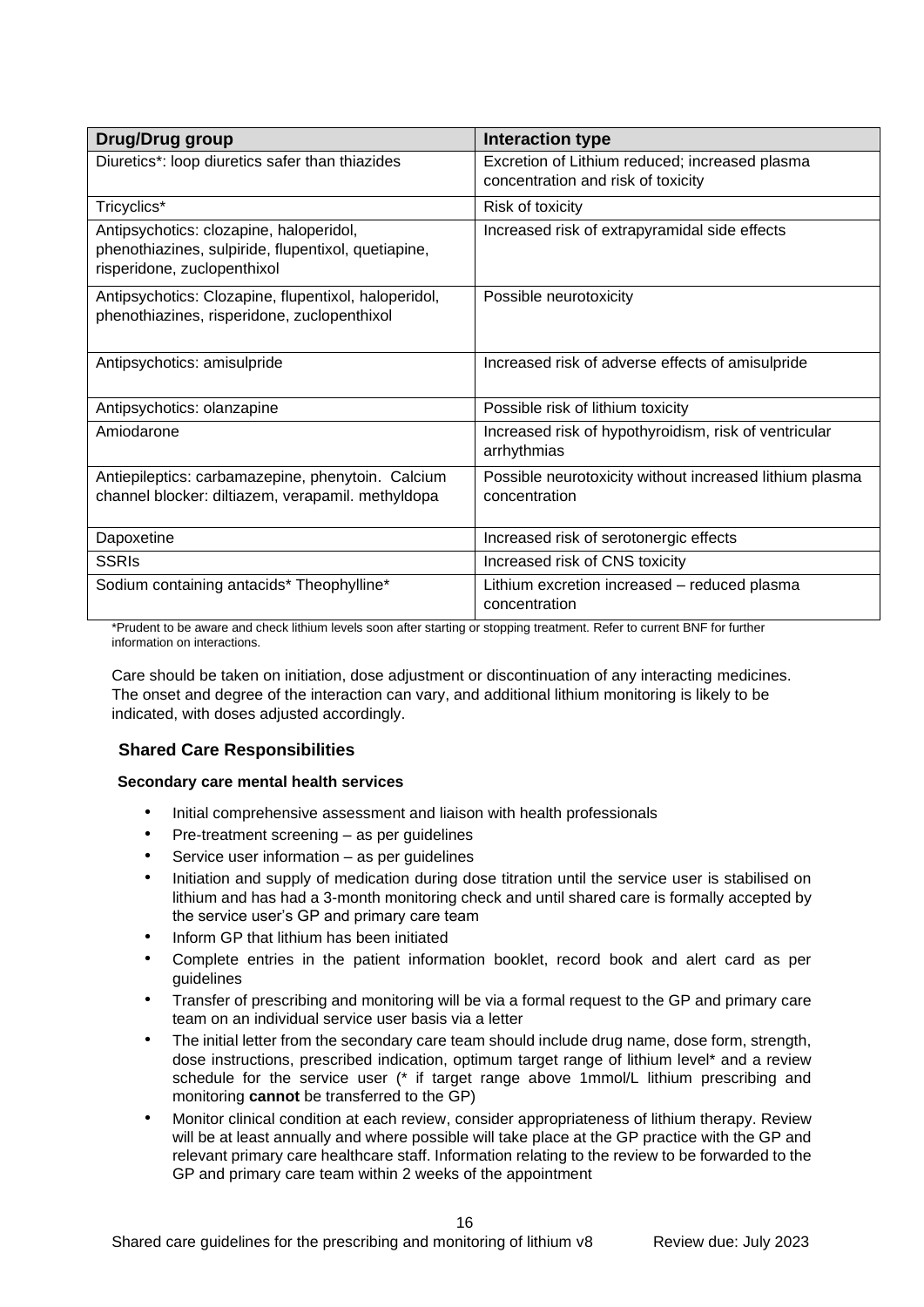- Notify the GP and primary care team if the service user does not present for review in the specialist clinic
- Provide a point of contact during working hours for any queries related to the prescribing and monitoring of lithium
- The secondary care team will retain responsibility for all aspects of treatment for service users prescribed lithium outside of the product licence
- Agree to take back prescribing and monitoring responsibility if lithium therapy unstable
- An annual clinical audit should be undertaken in line with the NPSA recommendations for Safer Lithium therapy.

# **General Practitioner and primary care team**

- Acknowledge and accept secondary care team request for shared care within 4 weeks of receipt of shared care request
- Set up a code and recall system to identify service users prescribed lithium
- Complete entries in the patient information booklet, record book and alert card as per guidelines
- Review the results of monitoring and check that it is safe to issue repeat prescriptions.
- Undertake monitoring as per guidelines
- Ensuring blood testing occurs to check lithium levels as per guideline.
- Ensuring results are checked and abnormalities acted upon.
- Ensuring service users are aware of their blood testing requirements. Service users should be encouraged to know acceptable levels and their most recent results.
- Responsibilities for and provision of regular prescriptions for medication used within their licensed indication at dosage recommended by the secondary care team
- Review the results of monitoring
- Seek advice from the secondary care team regarding results outside accepted parameters or optimum target lithium blood level
- To be aware of potential side effects and to inform the secondary care team of suspected side effects
- To be aware of potential drug interactions with lithium and prescribe accordingly
- Stop issuing prescriptions if notified by the secondary care team
- Stop treatment and inform the secondary care team if the service user develops any signs of lithium toxicity
- An annual clinical audit should be undertaken in line with the NPSA recommendations for Safer Lithium therapy.

#### **Pharmacists**

- Pharmacists must check that blood results are being monitored regularly and that it is safe to dispense lithium
- Where it is not possible to assess monitoring, lithium therapy should not be withheld. The pharmacist responsible for dispensing a prescription should communicate to the prescriber that lithium medication has been provided without blood test data being available

Triggers for contacting secondary care mental health services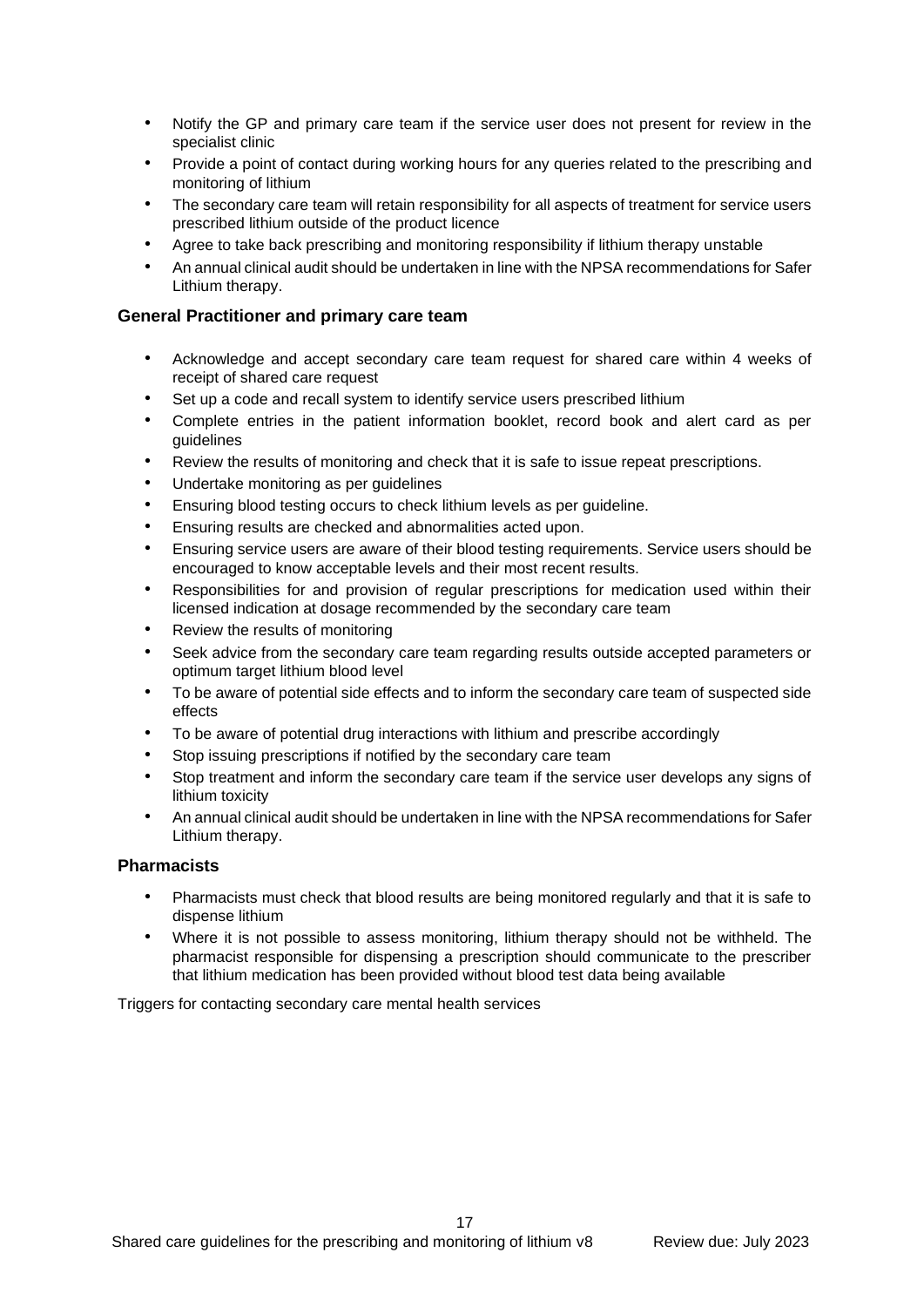#### **Service users on Shared Care Arrangements**

- Lithium level outside the optimum target blood level or features of toxicity occur
- Lithium level above 0.8mmol/L (unless optimum target blood level specified is 0.8– 1.0mmol/L)
- Lithium level below 0.4mmol/L
- If trend in decreasing lithium dose to keep lithium blood level maintained (indication of impaired renal function)
- Deterioration of renal function o Monitoring trend in function is more useful than absolute value of test result
	- Consecutive results indicating reduction of renal function (increase in creatinine level or decreased e-GFR – less than 60ml/minute should prompt referral for consideration of lithium review
- Service user becomes mentally unwell
	- Non-compliance or suspected non-compliance with treatment or monitoring
	- Pregnancy or planning pregnancy
- Breast feeding
- Initiation of interacting medication
- Acute infection or other medical condition which may impact on lithium levels or renal function

#### **Service users previously discharged with no planned review in secondary care**

Referral of service users to Adult Mental Health Services will be via the single point of access; referral of service users to Older Peoples Services will be via the usual route.

GPs are requested to clearly state reason for review.

Lack of or concern over efficacy

- Intermittent or poor adherence with treatment
- Deterioration of mental state
- Tolerability or side effect problems
- Service user request to discontinue treatment or review treatment
- New medical conditions (especially management of cardiovascular risk factors or rheumatoid disease as these may be treated with medicines that affect lithium levels)
- Deterioration of medical conditions (as above)
- Deterioration of renal function
- Monitoring trend in function is more useful than absolute value of test result
- Consecutive results indicating reduction of renal function (increase in creatinine level or decreased e-GFR - less than 60ml/minute should prompt referral for consideration of lithium review.
- Service users without a diagnosis of bipolar disorder or refractory depression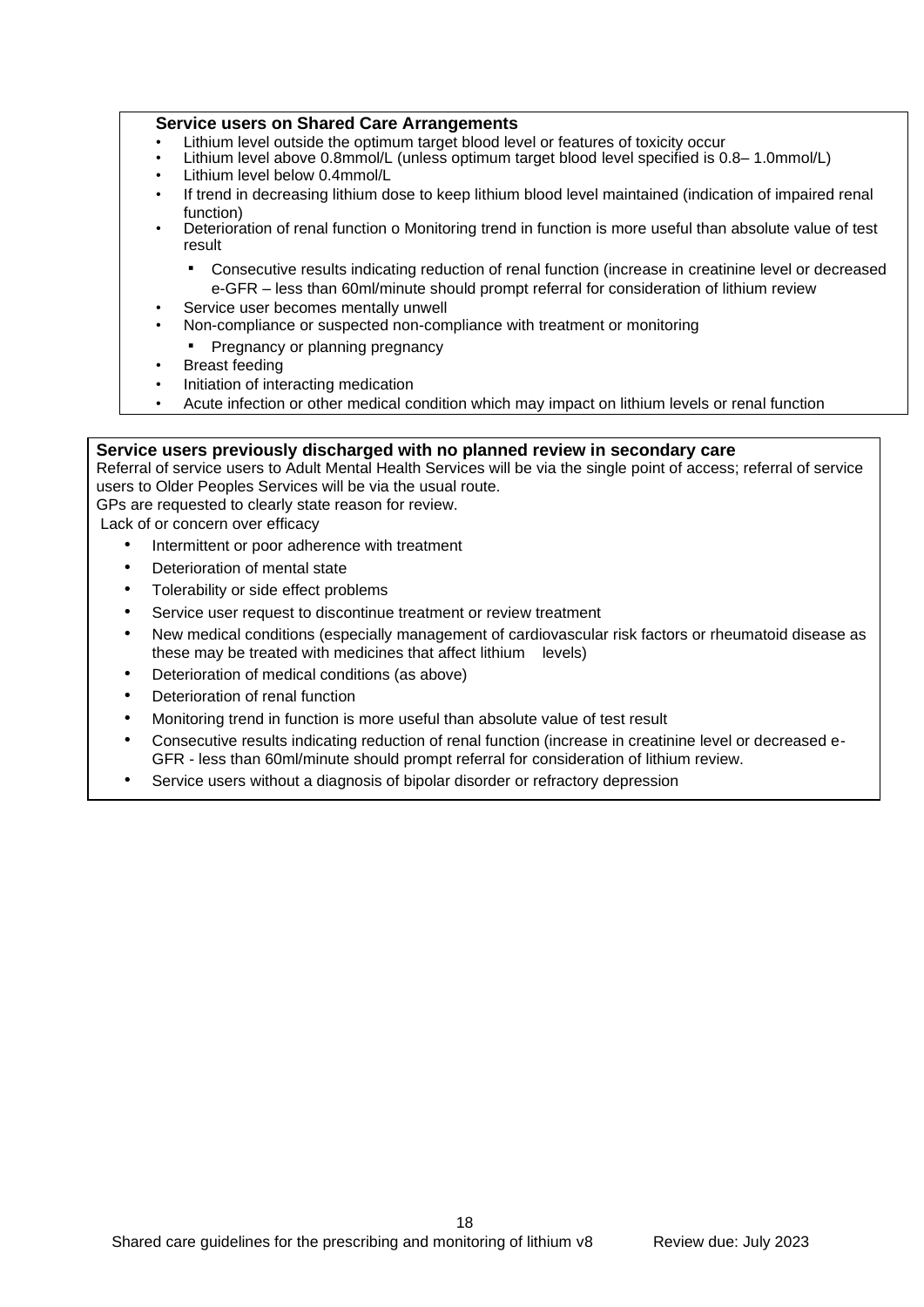

# **TRANSFER OF PRESCRIBING & MONITORING FOR LITHIUM THERAPY**

INSERT CLINIC

**ADDRESS:**

**REF: SystemOne ID:**

**NHS NO: Tel No**:

**Fax no:** 

**Date of Clinic:** 

#### **Date Typed:**

The contents of this letter are confidential and may not be disclosed without the consent of the writer

#### **GP ADDRESS:**

Dear Dr

#### **RE: JOE BLOGG, DOB ADDRESS**

Your service user has been attending **(INSERT NAME OF CLINIC)** and has been prescribed lithium *dose / frequency*. He/she has been stabilised on treatment. It is felt that he/she will benefit from continuing this medication under the terms of the attached shared care guideline. The treatment and risks of toxicity have been explained to the service user and the service user handheld lithium therapy patient pack (purple booklet) issued.

Please can you inform me of any changes made to other medication prescribed by yourselves? Especially when changes involve medicines that interact with lithium.

I have enclosed the **Routine Prescription / Monitoring Guidelines** for your information to ensure robust monitoring processes are in place. In addition to this, our Care Co-ordinator (**INSERT NAME)** will liaise with your practice nurse and arrange joint annual reviews.

Yours sincerely

Name

Consultant Psychiatrist

CC – Service user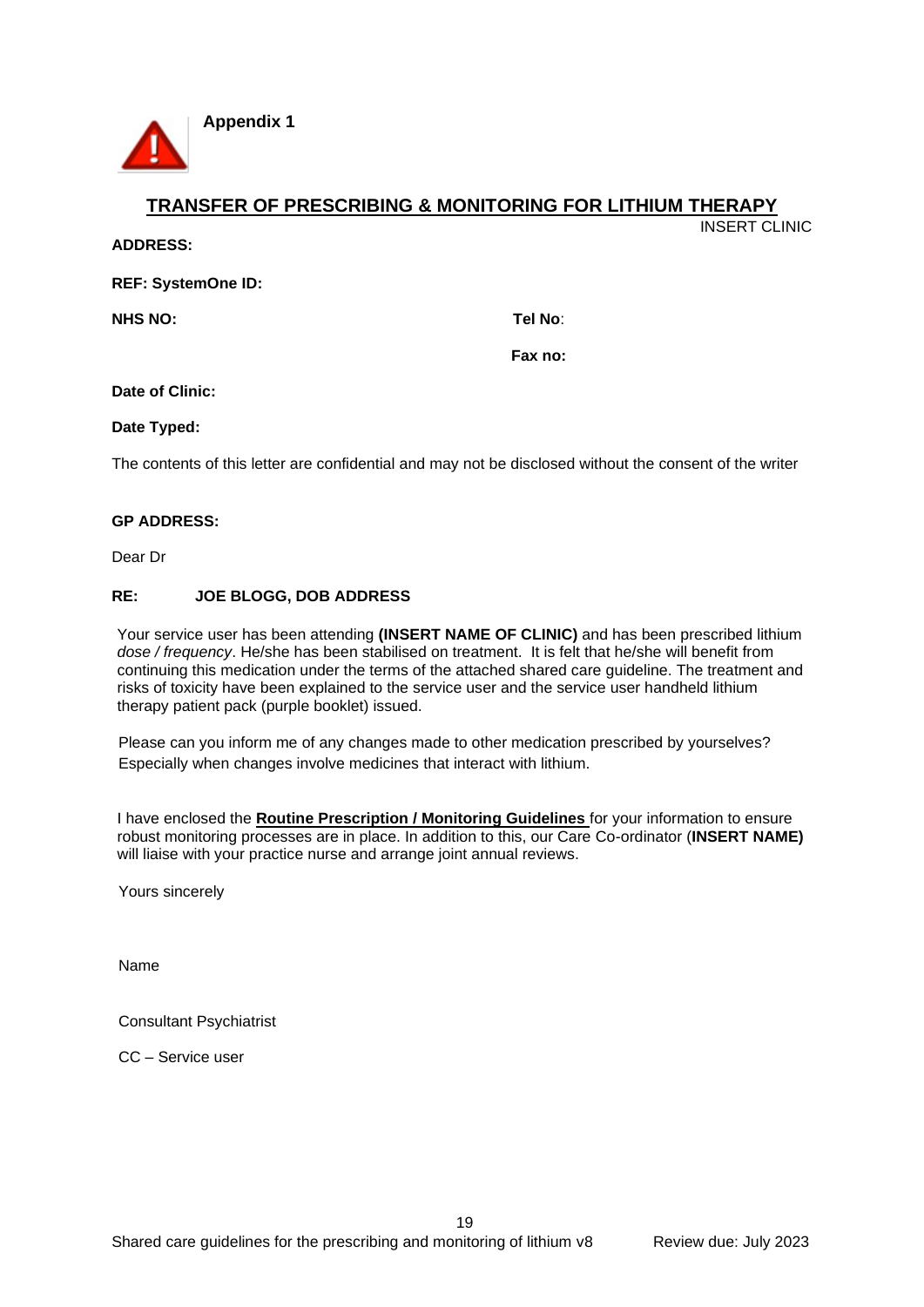

# **TRANSFER OF PRESCRIBING & MONITORING FOR LITHIUM THERAPY**

| <b>Private and Confidential</b> |
|---------------------------------|
|                                 |

| <b>Service User Details:</b>                                                                                                                                                    | Date of Request:                                                                                                                                                              |                                                                                                        |  |  |
|---------------------------------------------------------------------------------------------------------------------------------------------------------------------------------|-------------------------------------------------------------------------------------------------------------------------------------------------------------------------------|--------------------------------------------------------------------------------------------------------|--|--|
| <b>NHS No.</b>                                                                                                                                                                  | Name of GP:                                                                                                                                                                   |                                                                                                        |  |  |
|                                                                                                                                                                                 | <b>Practice:</b>                                                                                                                                                              |                                                                                                        |  |  |
| Indication for prescribing lithium:                                                                                                                                             | Secondary care prescriber:                                                                                                                                                    |                                                                                                        |  |  |
| Care co-ordinator:                                                                                                                                                              | <b>Contact No:</b>                                                                                                                                                            |                                                                                                        |  |  |
| Service user is stabilised on: Lithium Liquid                                                                                                                                   | Brand:                                                                                                                                                                        |                                                                                                        |  |  |
| Tablets*                                                                                                                                                                        |                                                                                                                                                                               |                                                                                                        |  |  |
| * Delete as appropriate                                                                                                                                                         |                                                                                                                                                                               |                                                                                                        |  |  |
| Dose and Frequency:                                                                                                                                                             |                                                                                                                                                                               | Optimum target serum lithium level (mmol/L):                                                           |  |  |
| Please contact the Care Co-ordinator, (INSERT NAME HERE) on (INSERT TEL. NUMBER HERE) or<br>out of hours the Crisis Team on (INSERT TEL. NUMBER HERE) if you require advice or: |                                                                                                                                                                               |                                                                                                        |  |  |
|                                                                                                                                                                                 | Lithium level outside the optimum target serum level or features of toxicity occur                                                                                            |                                                                                                        |  |  |
| $\bullet$<br>Lithium level below 0.4mmol/L                                                                                                                                      |                                                                                                                                                                               | Lithium level above 0.8mmol/L (unless optimum target serum level specified is $0.8-1.0$ mmol/L) $\Box$ |  |  |
|                                                                                                                                                                                 |                                                                                                                                                                               |                                                                                                        |  |  |
|                                                                                                                                                                                 | Deterioration in renal function, i.e. consecutive results indicating reduction of renal function (increase<br>in creatinine level or decreased e-GFR - less than 60ml/minute) |                                                                                                        |  |  |
| Service user becomes mentally unwell                                                                                                                                            |                                                                                                                                                                               |                                                                                                        |  |  |
|                                                                                                                                                                                 | Non-compliance or suspected non-compliance with treatment                                                                                                                     |                                                                                                        |  |  |
| Pregnancy                                                                                                                                                                       |                                                                                                                                                                               |                                                                                                        |  |  |
| <b>Breast feeding</b>                                                                                                                                                           |                                                                                                                                                                               |                                                                                                        |  |  |
| Initiation of interacting medication                                                                                                                                            |                                                                                                                                                                               |                                                                                                        |  |  |
| <b>Monitoring results</b><br><b>Date</b>                                                                                                                                        | <b>Result</b>                                                                                                                                                                 | Date next due                                                                                          |  |  |
| Plasma lithium level                                                                                                                                                            |                                                                                                                                                                               |                                                                                                        |  |  |
| Weight / BMI                                                                                                                                                                    |                                                                                                                                                                               |                                                                                                        |  |  |
| <b>U &amp; Es</b>                                                                                                                                                               |                                                                                                                                                                               |                                                                                                        |  |  |
| e-GFR                                                                                                                                                                           |                                                                                                                                                                               |                                                                                                        |  |  |
| <b>TFTs</b>                                                                                                                                                                     |                                                                                                                                                                               |                                                                                                        |  |  |
| Calcium                                                                                                                                                                         |                                                                                                                                                                               |                                                                                                        |  |  |
| ECG if applicable                                                                                                                                                               |                                                                                                                                                                               |                                                                                                        |  |  |
| FBC if applicable                                                                                                                                                               |                                                                                                                                                                               |                                                                                                        |  |  |
| Service user given 28-day prescription on: INSERT DATE Next prescription due on:<br>(INSERT DATE)                                                                               |                                                                                                                                                                               |                                                                                                        |  |  |
| Fax back notification of acceptance to: [insert fax number]                                                                                                                     |                                                                                                                                                                               |                                                                                                        |  |  |
| Name:                                                                                                                                                                           |                                                                                                                                                                               |                                                                                                        |  |  |
|                                                                                                                                                                                 |                                                                                                                                                                               | Date:                                                                                                  |  |  |
| GP / On behalf of GP                                                                                                                                                            |                                                                                                                                                                               |                                                                                                        |  |  |
| **If the service user is not concordant with monitoring regulations, please inform the Care co-ordinator as above,                                                              |                                                                                                                                                                               |                                                                                                        |  |  |
| who will instigate an emergency medical review. Do not continue to prescribe lithium in such circumstances**                                                                    |                                                                                                                                                                               |                                                                                                        |  |  |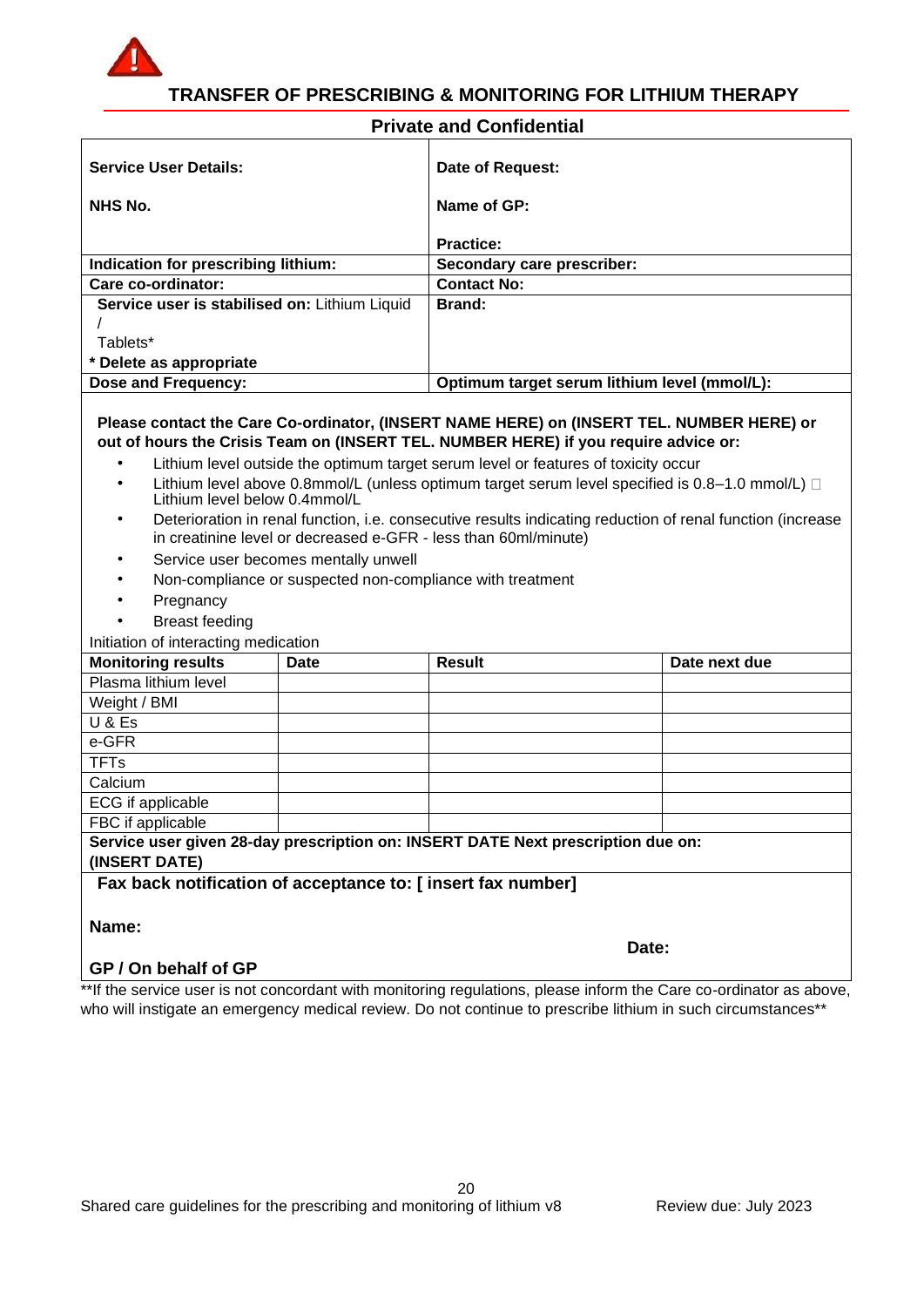

# **TRANSFER OF PRESCRIBING & MONITORING FOR LITHIUM THERAPY**

# **Routine Prescription / Monitoring Guideline**

#### **Prescribing**

- Do not prescribe more than 28 days of Lithium at a time.
- Ensure that up to date monitoring results are within therapeutic range before issuing further prescriptions. Please do not reauthorise repeat prescriptions for more than 3-4 months maximum.
- Prescribe Lithium by brand name.

# **Plasma lithium levels.**

Bloods should be taken 12 hours after the last dose was taken.

Practice tip: the time interval between last dose and blood sampling should be consistent; note time interval between time of last dose and time of blood sample. For once daily dosing with modified-release preparations the plasma level can be expected to fall by 0.2mmols/L between 12 and 24 hours post dose. Monitor more frequently if any complicating factors (e.g. impaired renal function, cardiovascular disease, elderly) or potential for drug interactions or deterioration in renal function or abnormal results. The lithium blood level range and indication should be defined and recorded for each service user

| Every 3 months  | Plasma Lithium levels. Monitor for signs of neurotoxicity, blurred vision, muscle<br>weakness, tremor, slurred speech, and confusion.                                                                                                                                                                                                                                                                                                                                                                                                                                                                                                                                                                                                                                                                                                                                                                                                                                                                                      |
|-----------------|----------------------------------------------------------------------------------------------------------------------------------------------------------------------------------------------------------------------------------------------------------------------------------------------------------------------------------------------------------------------------------------------------------------------------------------------------------------------------------------------------------------------------------------------------------------------------------------------------------------------------------------------------------------------------------------------------------------------------------------------------------------------------------------------------------------------------------------------------------------------------------------------------------------------------------------------------------------------------------------------------------------------------|
| Every 6 months  | Thyroid checks (TFTs) – risk of hypothyroidism increased up to five-fold and is<br>particularly high in women 40-59 years old. Consider thyroid replacement early.<br><b>Renal function (e-GFR)</b> – Monitoring trend in function is more useful than absolute<br>value of test result.<br>Consecutive results indicating reduction of renal function (especially if e-GFR is less<br>than 60 ml/min, decreasing dose adjustment to maintain safe lithium level or increase<br>in creatinine level) should prompt consideration of lithium review. If lithium<br>discontinued due to concerns about lithium related decline in renal function continue<br>to monitor renal function for at least one year.<br>Monitor weight and U&E's.<br><b>Calcium</b> (tick bone profile box on path lab form). Long-term treatment associated<br>with hyperparathyroidism and hypercalcaemia. Clinical consequences of raised<br>serum calcium include renal stones, osteoporosis, dyspepsia, hypertension, and<br>renal impairment. |
| Every 12 months | Health check - weight or BMI, diet, nutritional status, and level of physical activity.<br>-cardiovascular status, including pulse and blood pressure<br>-metabolic status, including fasting blood glucose, glycosylated haemoglobin (HbA1c)<br>and blood lipid profile<br><b>Lliver function</b><br>-renal and thyroid function, and calcium levels, for people taking long-term lithium. 16                                                                                                                                                                                                                                                                                                                                                                                                                                                                                                                                                                                                                             |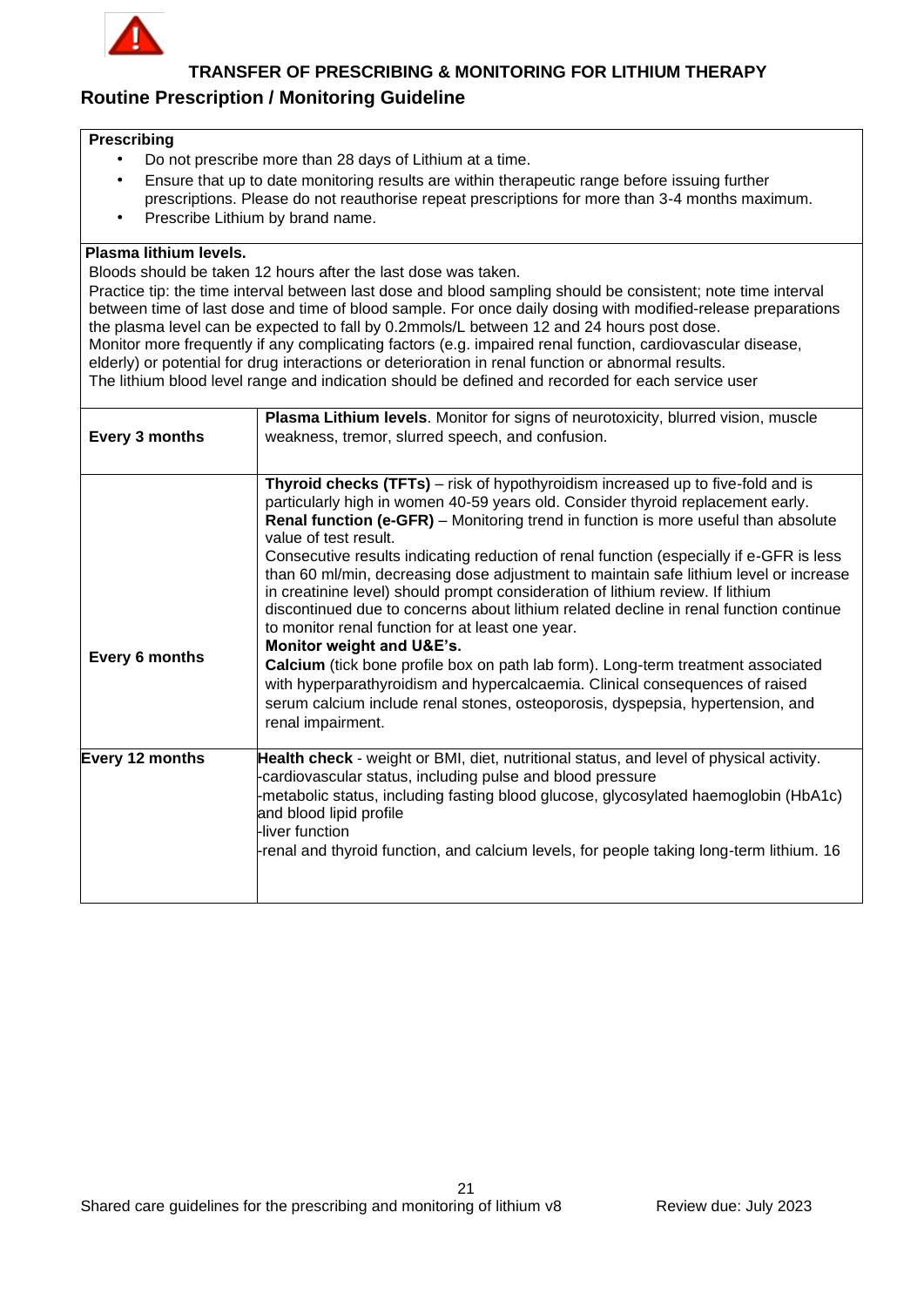# **Appendix 2 ANNUAL LITHIUM REVIEW**

| <b>DATE OF REVIEW:</b> |  |
|------------------------|--|
| <b>NAME:</b>           |  |
| DOB:                   |  |
| <b>ADDRESS:</b>        |  |
| <b>Present:</b>        |  |

**Diagnosis (inc. physical problems)**

**Current Medication**

**Mental State (mood, stressors, presentation, risks, social circumstances, observation)** 

**Concordance**

**Routine Tests: Include weight and BMI**

**Untoward Incidents**

**Service User / Carer Perception**

**Prescribing Issues**

| <b>Lithium Therapy Booklet</b>      |  | Up to date: |  |
|-------------------------------------|--|-------------|--|
| Lithium level Target Range (mmol/L) |  |             |  |

22 Shared care guidelines for the prescribing and monitoring of lithium Review due July 2023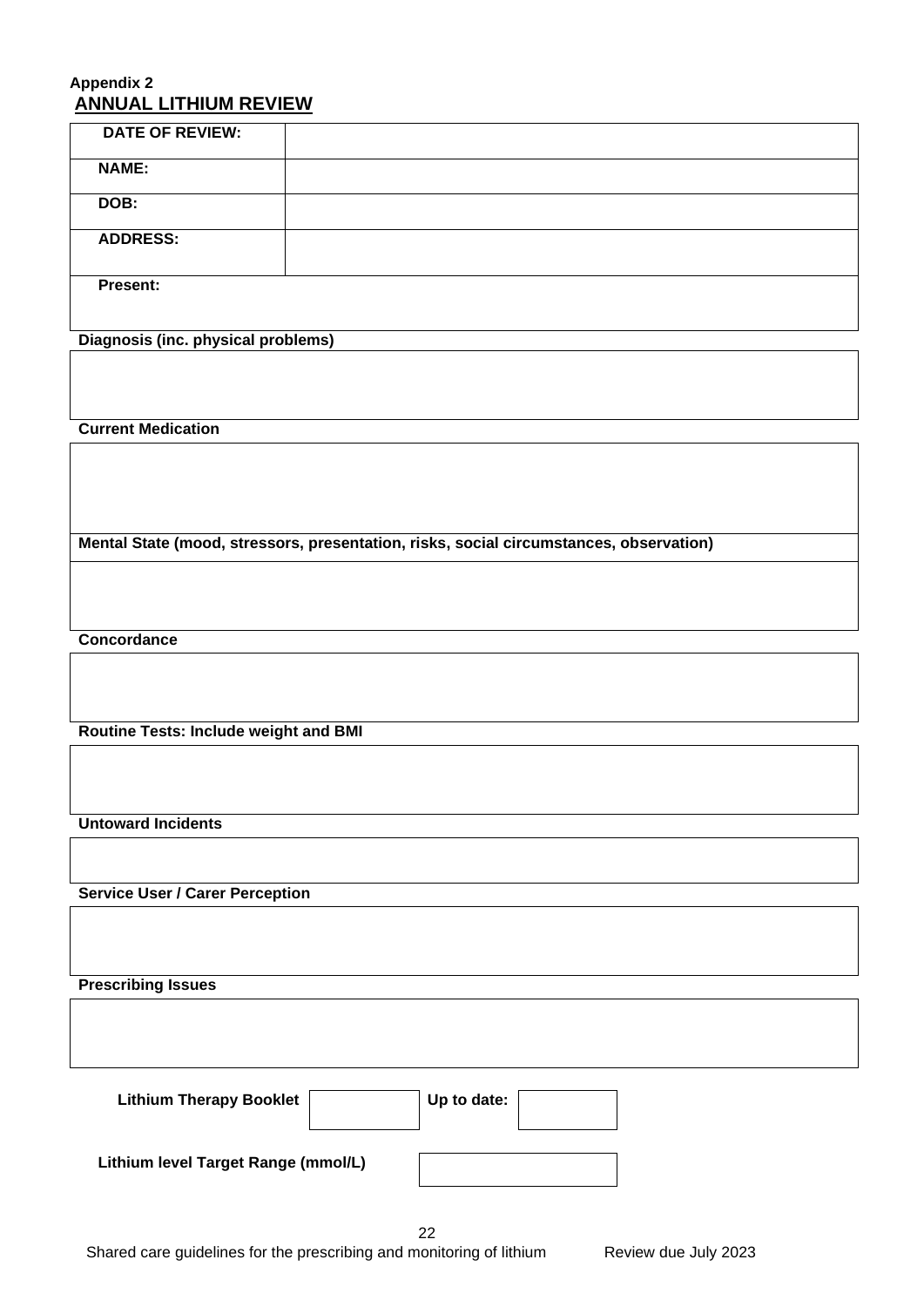# **Appendix : 3**

# **Lithium** (pron. lith-e-umm)

# **What is lithium used for?**

Lithium carbonate (also known as Camcolit®, Lithium Carbonate Essential Pharma®, Priadel® or Liskonum®) or lithium citrate is mainly used to help prevent the symptoms of bipolar mood disorder (e.g. depression or mania) returning. It can also be used to help the symptoms of mania, unipolar depression, aggression, and cluster headaches. It is made as tablets and as a

syrup. N.B. Camcolit®, Lithium Carbonate Essential Pharma® and Priadel® tablets are so similar that it probably doesn't matter which you take but stick to the same brand if you want.

#### **What is the usual dose of lithium?**

The usual dose of lithium is around 400-1000mg a day, but this will depend on the results of your blood tests.

#### **How should I take lithium?**

Swallow the tablets with at least half a glass of water whilst sitting or standing. This is to make sure that they reach the stomach and do not stick in your throat. For the liquid, carefully use a medicine spoon, dropper, or oral syringe. The liquid can be taken once a day, or twice a day (morning and evening). **When should I take lithium?** 

#### Lithium is best taken once a day at bedtime.

#### **What are the alternatives to lithium?**

There are many other medicines (e.g. valproate, carbamazepine, quetiapine, olanzapine), talking therapies and treatments for your symptoms. See our "Handy charts" for bipolar mood disorder, bipolar depression, mania, and depression to help you compare the medicines available. This will help you talk to your prescriber, nurse, pharmacist, or other healthcare professional.

#### **How long will lithium take to work?**

Generally, lithium may take several weeks to start to work, and the effect builds over the next few months. **How long will I need to keep taking lithium for?** 

If you are taking it for bipolar disorder, you should take it for at least two years (better at least three years). Many people do well taking it for many years or decades.

#### **Is lithium addictive and can I stop taking it suddenly?**

#### Lithium is not addictive, but

it is very unwise to stop taking lithium suddenly, even if you feel better. When the time comes, you should withdraw lithium by a gradual reduction in the dose over at least 4 weeks, if not 3 months. If you stop quicker, it will make your symptoms much more likely to return. Even just running out of tablets can make this happen so always have an emergency supply. Obviously if you have got a very high or toxic level you may need to stop taking lithium suddenly. You should discuss this fully with your prescriber, nurse, or pharmacist.

See our handy fact sheet on 'Coming off medicines'.

#### **What should I do if I forget to take a dose of lithium?**

Take the missed dose as soon as you remember unless it is within about 10 hours of your next dose. If you remember after this just take the next dose as normal. Do not try to catch up by taking two doses at once as you may get more side-effects. If you have problems remembering your doses (as many people do) ask your pharmacist, doctor, or nurse about this. There are some special packs, boxes and devices that can be used to help you remember.

#### **Can I drink alcohol while I am taking lithium?**

If you drink alcohol while taking lithium it may make you feel sleepier. This is particularly important if you need to drive or operate machinery and you must seek advice on this.

# **Will lithium affect my other medication?**

Lithium has many important interactions with other medicines. The main ones include:

- The effects of lithium can be increased by ACE inhibitors (e.g. captopril, enalapril, lisinopril, ramipril), some diuretics or water tablets (e.g. bendroflumethiazide or hydrochlorothiazide)
- Lithium levels can be increased by NSAIDs (used for arthritis or pain, e.g. aspirin, ibuprofen, naproxen, diclofenac, mefenamic acid) or COX-2 inhibitors (used for pain or arthritis e.g. celecoxib, etoricoxib).
- Make sure you doctor, pharmacist or nurse knows about your lithium

Please see the Patient Information Leaflet (PIL) for the full possible list. Not all of these interactions happen in everyone. Some of these medicines can still be used together but you will need to follow your doctor's instructions carefully.

#### **Can I drive or cycle while I am taking lithium?**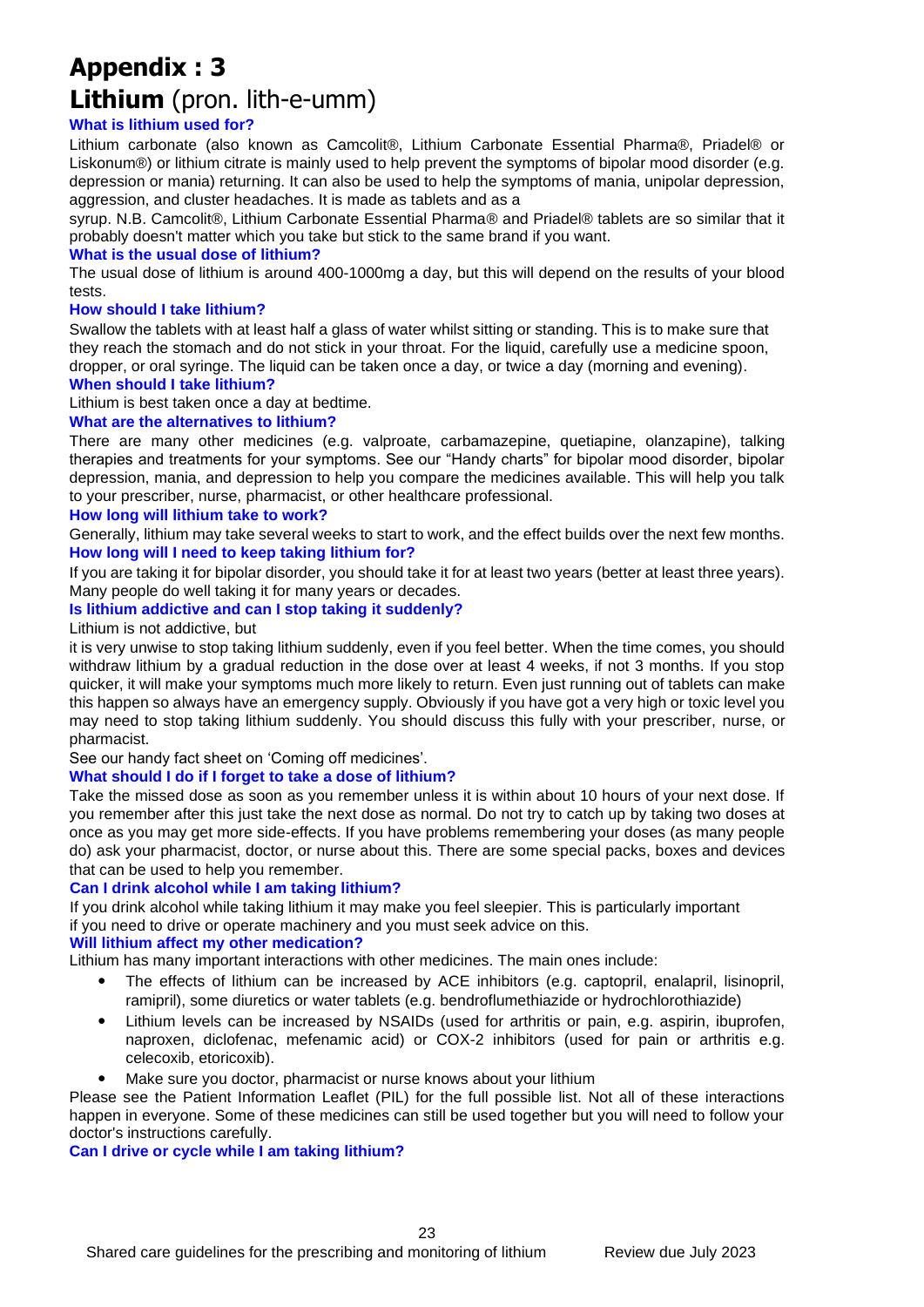You may feel a bit sleepy at first when taking it so be careful as it may slow down your reaction. Until this wears off, or you know how lithium affects you, do not drive or operate machinery.

# **Will I need any blood or other tests if I am taking lithium?**

You will need regular blood tests while taking it. Once you are on a steady dose, you should have a blood test at least every **3** months to check your lithium blood or plasma levels. Ecery six months you should also have a blood test on your thyroid and kidney to make sure they are not being damaged by the lithium. If you have bipolar, schizophrenia or other long-term mental health problems, your physical health is also important. NHS guidance for GPs in 2018 ("Improving physical healthcare for people living with severe mental illness") recommends regular checks on your blood pressure, weight, blood glucose and body fats. This may be done by a hospital to start with, but your GP should then arrange for these checks **at least every year.** And then to do something if anything needs treating.

#### **What about pregnancy?**

You must get **expert help** if you want to be, or find you are, pregnant. Stopping lithium suddenly cab be dangerous. Your dose may need to be changed. See our fact sheets (a general one plus one just for lithium).

#### **What sort of side-effects might I get if I am taking lithium?**

The table shows some of the most common side effects and any you might need to act on. You must also see the maker's Patient Information Leaflet for the full list of possible side effects but do not be worried by this. Some people get no side effects at all. Some side effects are the brain getting used to a medicine and these usually wear off in a few days or weeks. Starting slower may help. If you think you might have a side effect to this medicine, you should ask your prescriber, pharmacist, or other healthcare professional.

| <b>Side effect</b>                                                  | <b>What happens</b>                                                    | What to do about it                                                                                                                                                                                      |  |
|---------------------------------------------------------------------|------------------------------------------------------------------------|----------------------------------------------------------------------------------------------------------------------------------------------------------------------------------------------------------|--|
| <b>VERY COMMON</b> (more than about 1 in 10 people might get these) |                                                                        |                                                                                                                                                                                                          |  |
| Tremor                                                              | Fine shaking of the hands                                              | This is not dangerous. If it annoys you, your doctor<br>may be able give you something for it (e.g.<br>propranolol). If it gets worse and spreads to your<br>legs or jaw, see your doctor straight away. |  |
| Stomach upset                                                       | This includes feeling and<br>being sick and getting<br>diarrhoea       | If mild, see your pharmacist. If it lasts for more than<br>a day, see your doctor.                                                                                                                       |  |
| Polyuria                                                            | Passing a lot of urine                                                 | Don't drink too much alcohol. Tell your doctor about<br>it. Some blood and urine tests may be needed.                                                                                                    |  |
| Metallic taste                                                      | Your mouth tastes as if has<br>had metal or something<br>bitter in it. | This should wear off after a few weeks. If it does<br>not, mention this to your doctor next time you meet.<br>A change in dose may help.                                                                 |  |
| Polydipsia                                                          | Feeling very thirsty. Your                                             | Drink water or low-calorie drinks in moderation.                                                                                                                                                         |  |
|                                                                     | mouth is dry and there may<br>be a metallic taste.                     | Suck sugar-free gum or boiled sweets. You should<br>have regular tests to make sure your kidneys are<br>working well (see blood tests above).                                                            |  |
| <b>COMMON</b> (fewer than about 1 in 10 people might get these)     |                                                                        |                                                                                                                                                                                                          |  |
| <b>Fluid retention</b><br>(oedema)                                  | Puffy legs, eating and<br>drinking more and putting<br>on weight.      | A diet full of vegetables, cereal and fruit may help<br>prevent weight gain. Seek help from dietician                                                                                                    |  |
| Hypothyroidism                                                      | Low thyroid activity - this<br>makes you feel tired                    | This is generally mild and fairly easily treated,<br>although if your thyroid level gets very low this can<br>be serious. Tell your doctor - you may need thyroid<br>replacement tablets.                |  |
| RARE but important (can be serious if not dealt with)               |                                                                        |                                                                                                                                                                                                          |  |
| Kidney problems                                                     | Making more urine than<br>usual                                        | See your doctor in the next week and make sure<br>you have a blood test to check your kidney.                                                                                                            |  |
| <b>Blurred vision</b>                                               | Things look out of focus                                               |                                                                                                                                                                                                          |  |